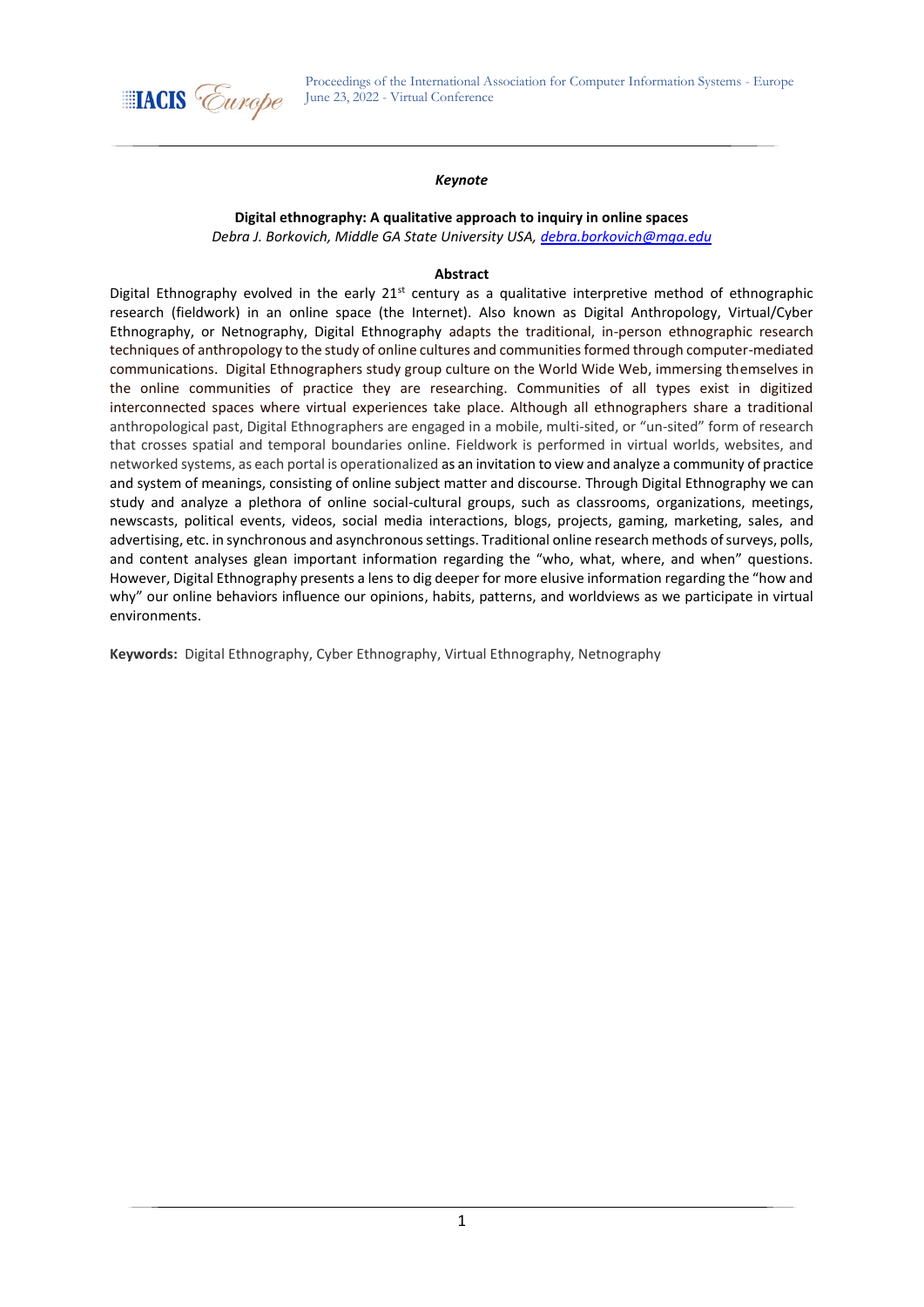

## **Digital trust and ethical standards**

*Ewa Stawicka, Warsaw University of Life Sciences, [ewa\\_stawicka@sggw.edu.pl](mailto:ewa_stawicka@sggw.edu.pl) Theo Anderson, University of Northampton[, millichamp15@hotmail.com](mailto:millichamp15@hotmail.com)*

## **Abstract**

Digitization will change many companies. It turns out that the pace of the development of the use of digitization, i.e. broadband infrastructure enabling access to high-speed Internet, projects that increase the pool of public services available electronically, or projects encouraging people to use the Internet and increase their digital competencies, in practice, arouse a lot of attention and worries. Traditionally, trust has been based on trust in family or friends, and in an extended form - e.g. in organizations or professional groups. Stakeholder choices are based on human ethical standards and elements such as family, culture, religion, and communities. Framing the use of digitization and managing risk may seem complicated, but the process is similar to creating controls, rules, and processes that already exist for humans. The risk of AI technology depends on how it's used. However, it should be noted that the condition is that the technology remains under human control. The aim of the study is to assess the attitude of stakeholders to digital trust depending on ethical standards and the degree of risk. Information and data were taken from the literature and the results of their own research. Only strict guidelines and a high level of ethical standards can change the attitude of stakeholders to build trust in digital change.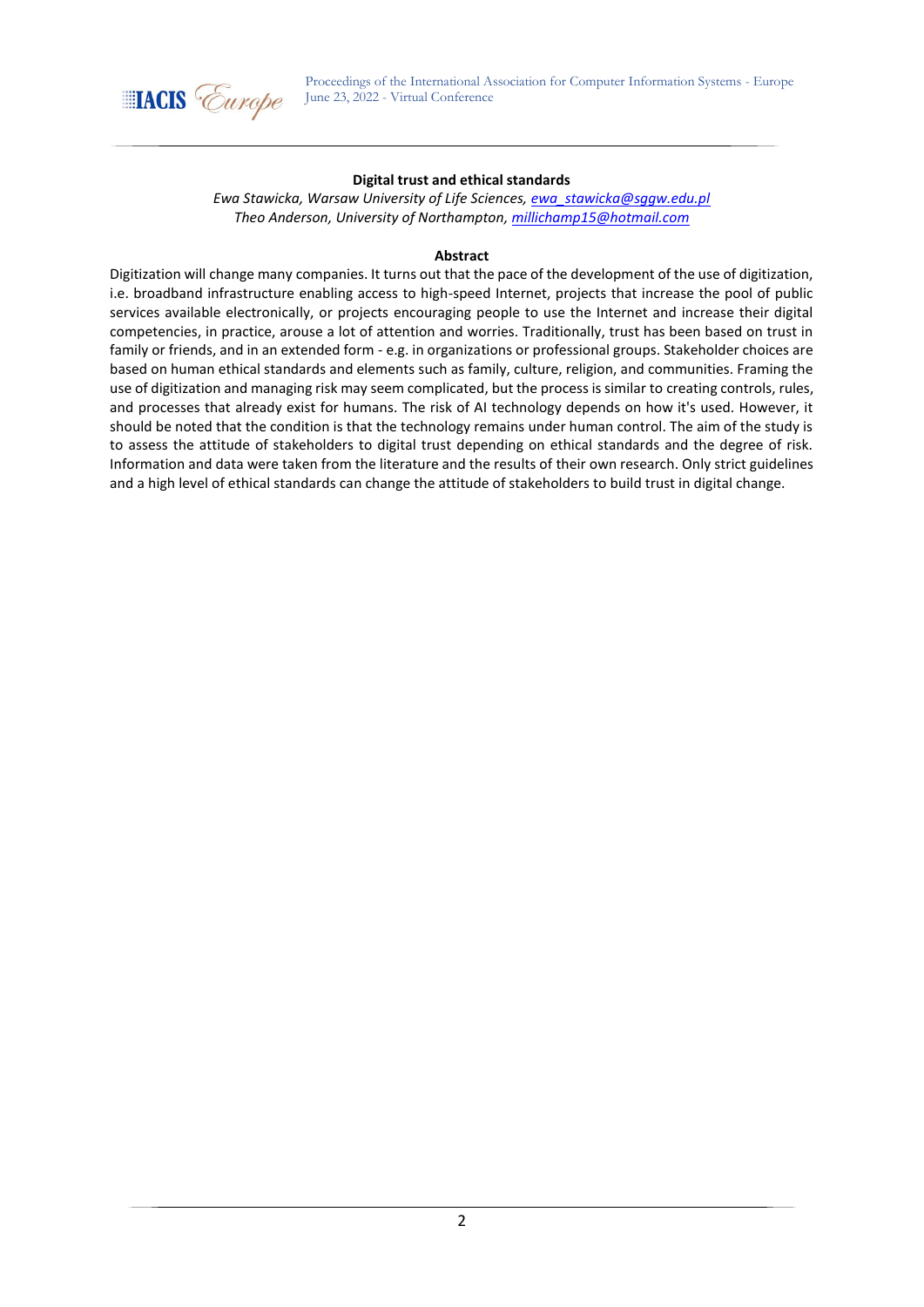

### **Robotization and digitization as a management issue**

*Szymon Jarosz, Cracow University of Economics, [szymonjarosz@poczta.fm](mailto:szymonjarosz@poczta.fm) Małgorzata Zakrzewska, Cracow University of Economics, [zakrzewm@uek.krakow.pl](mailto:zakrzewm@uek.krakow.pl) Mariusz Sołtysik, Cracow University of Economics[, soltysik@uek.krakow.pl](mailto:soltysik@uek.krakow.pl)*

#### **Abstract**

Each of us is surrounded by artificial intelligence, using smart TVs, giving voice commands to our car, or using Siri on iPhone. This illustrates the significant impact of innovation on business, corporate organizational models, and our daily lives (Jarosz et al., 2020). The Fourth Revolution is associated with more and more advanced technological innovations (Wang et al., 2020). Future and current managers must be ready for the fact that a machine with artificial intelligence (AI) may appear on the board of their company, that the government can collect taxes using blockchain, or that an audit in their company can be carried out by artificial intelligence. (WEF, 2015). Revolution 4.0 means the disappearance of the barrier between humans and machines. All these changes will not go unnoticed when it comes to the organizational sphere of modern enterprises. In the literature, one can find trends to replace the concept of a learning organization with the concept of an intelligent organization (Lee et al., 2018; Galińska, 2019). Schoemaker and Tetlock (2017) indicate that two forces of influence shape what we now call the intelligent enterprise:

- 1. the growing importance of computerization and Big Data, which are fundamental in operations research, forecasting, and artificial intelligence,
- 2. the influence of people, understanding their logic, inference, and the reasons for making certain decisions.

The presentation aims to present the results of the undertaken research on the knowledge of artificial intelligence technologies and humanoid robots and their impact on the perception of their role in society. This problem is important from the point of view of managers in organizations that implement or plan to implement solutions based on this technology.

- C.-H. Lee, T. -J. Ding and Z. H. Lin, "Integration of ERP and Internet of Things in Intelligent Enterprise Management," 2018 1st International Cognitive Cities Conference (IC3), 2018, pp. 246-247, doi: 10.1109/IC3.2018.00-11.
- Galińska B., The Concept of an Intelligent Enterprise as a Result of the Convergence of Logistics Megatrends, "Zeszyty Naukowe Politechniki Śląskiej", seria "Organizacja i Zarządzanie" 2019, doi 10.29119/1641-3466.2019.136.10
- Jarosz S., Sołtysik M., Zakrzewska M., *The Fourth Industrial Revolution in the Light of Social and Competence Changes*, "European Research Studies Journal" 2020, Volume XXIII, Special Issue 1, 530-548, doi: 10.35808/ersj/1776
- Schoemaker P.J.H., Tetlock P.E., *Building a More Inteligent Enterprise*, "MIT Sloan Management Review" 2017, Vol. 58 (3), s. 27-37
- Wang L., Luo G., Sari A., Shao X.-F., *What nurtures fourth industrial revolution? An investigation of economic and social determinants of technological innovation in advanced economies*, "Technological Forecasting and Social Change" 2020, 161, 120305. doi: 10.1016/j.techfore.2020.120305
- World Economic Forum, Deep Shift Technology Tipping Points and Societal Impact, Global Agenda Council on the Future of Software and Society, September 2015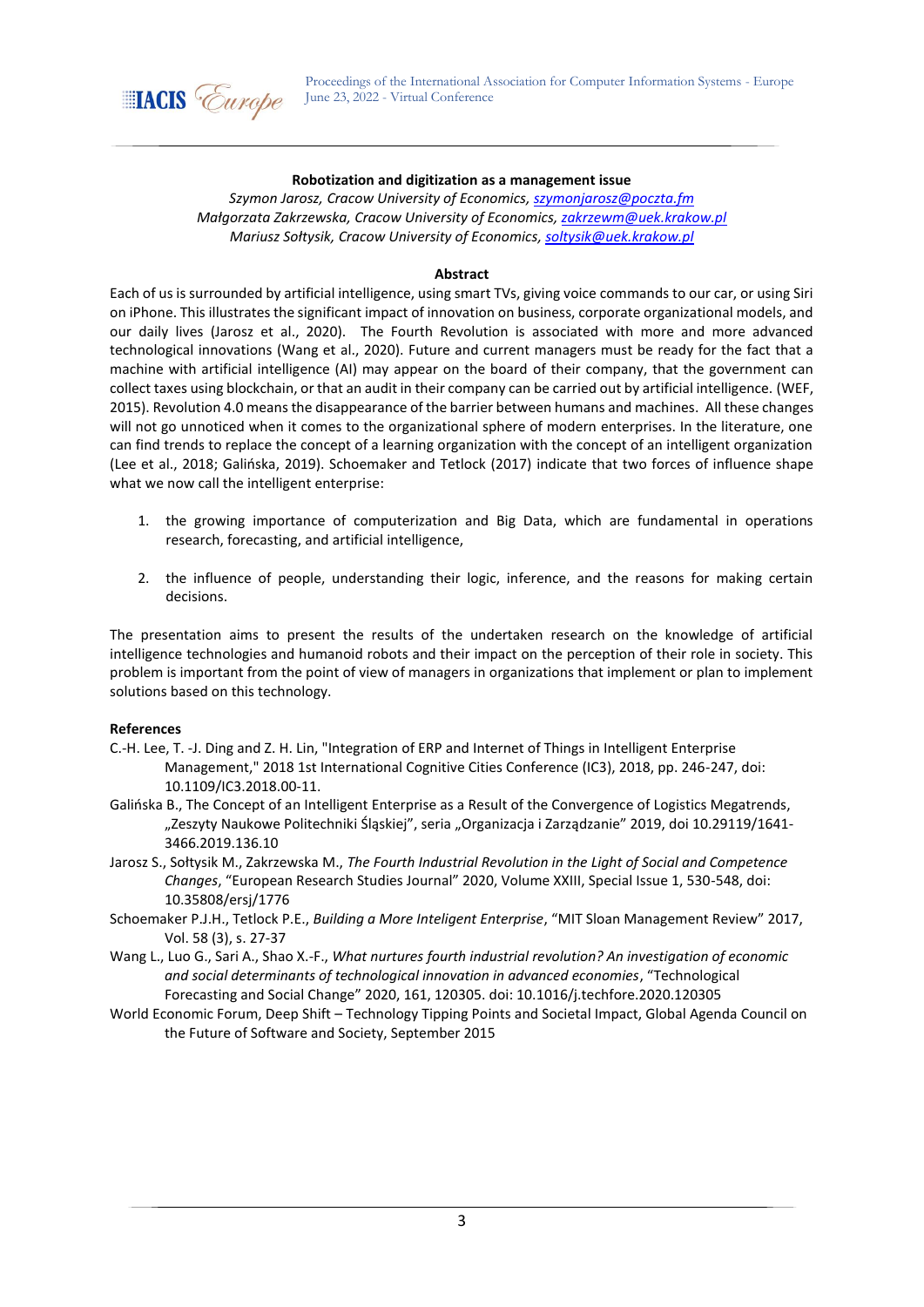

## **The impact of school closures on subjective academic achievement**

*Karolina Eszter Kovács PhD, University of Debrecen[, karolina92.kovacs@gmail.com](mailto:karolina92.kovacs@gmail.com) Prof. Piotr Dlugosz, Pedagogical University of Kraków, [piotr.dlugosz@up.krakow.pl](mailto:piotr.dlugosz@up.krakow.pl)*

#### **Introduction**

Due to the rapid and global spread of the COVID-19 pandemic, educational institutions were closed at the suggestion of experts. According to UNESCO data, the new digital agenda has been introduced, with which 1,598,099,008 students were affected. In Hungary, the provisions were introduced on March 16, 2020, and each training level has been executed with online platforms, take-home packages, and television. No adjustments had been made to the school calendar dates and curriculum due to the pandemic in the previous and current school years. Despite the quick response, the online teaching was not smooth (Prohánczik, 2020; OECD, 2021). Hermann (2020) stated that 7% of students in grades 6, 8, and 10 were not participating in education; furthermore, 7-7% in grades 6 and 8 and 6% in grade 10 have very limited access to online education. Those who have the tools to take part in online education depend on their families' socioeconomic status. The social aspect of school closures is also crucial, while it significantly deteriorates the relationship network of the students. However, it is wellknown that the lack of participation in a community could cause students to not be persistent in their studies. Also, returning to school after a long break can create stress, fear from the increased academic burden and social relationships (Dlugosz, 2021), and social exclusion and lack of social support can lead to mental health problems and can decrease academic achievement, increasing the chance for dropout (Walawender, 2021; Kovács et al., 2021). Therefore, investigating students' attitudes toward distance education is significant to detect the strength and weaknesses of the system, the current education status of students, and their intentions of school participation during such a sensitive and insecure period. Understanding the psychological dynamics behind distance education can help us cope with difficulties when online education is a must and can contribute to designing e-learning applications and remote cooperation in school-family relationship patterns.

#### **The research**

The research was carried out in four Visegrad countries. Project No. 22110213 (Strategic Grant) is co-financed by the Governments of Czechia, Hungary, Poland, and Slovakia through Visegrad Grants from the International Visegrad Fund. The fund's mission is to advance ideas for sustainable regional cooperation in Central Europe. Our research project used a survey method, focusing on 7<sup>th</sup> and 8<sup>th</sup> -graders learning and living in peripheral areas. The international team of the Visegrad countries developed the questionnaire comprised of 31 groups of questions related to the sociodemographic background, mental health, and attitudes toward distance education. Mental health was measured by well-being (WHO Well-being Inventory, Susánszky et al., 2006), perceived stress (Perceived Stress Scale, White, 2014), satisfaction with life (If you could evaluate your life so far, overall are you rather satisfied or not satisfied with your life? 4-point Likert scale) and social support (Short scale of Youth's social support, Pluta et al., 2020). The Hungarian subsample involved 305 students living and learning in the peripheral areas of Hajdú-Bihar County. The gender distribution of the sample is almost equal (boys: 51.5%, girls: 48.5%). The mean age of the sample was 13.4 years (SD=1,096). 56.8% live in settlements of up to 5000 inhabitants, and 43.2% live in urban areas with more than 5000 but fewer than 20000 inhabitants. Parents were informed, and they gave their consent in accordance with research ethics. The current study aimed to investigate factors influencing subjective academic achievement in the light of sociodemographic, psychological, and distance education-related factors. We hypothesized that disadvantaged situation, worse psychological well-being, less social support, and worse attitudes toward distance education have a negative impact on academic achievement. The questionnaire data were typed into Excel and then analyzed in SPSS for Windows, version 22.

### **Implications**

The results of the linear regression analysis partly confirmed our hypothesis. Concerning the impact of gender (ß=-0.062; p=0.582), type of settlement (ß=0.061; p=0.598), educational level of the father (ß=0.097; p=0.650) and mother (ß=-0.109; p=0.418) had no significant impact on subjective academic achievement. However, the objective financial situation had a significant negative impact (ß=-0.358; p=0.012), and the same could have been detected concerning the number of books (ß=-0.309; p=0.006). Concerning the variables related to mental health, the role of social support provided by the teachers is significantly positive ( $B = -0.032$ ; p=0.033) while the social support by parents (ß=-0.033; p=0.398) and peers were not significant (ß=-0.007; p=0.625). The effect of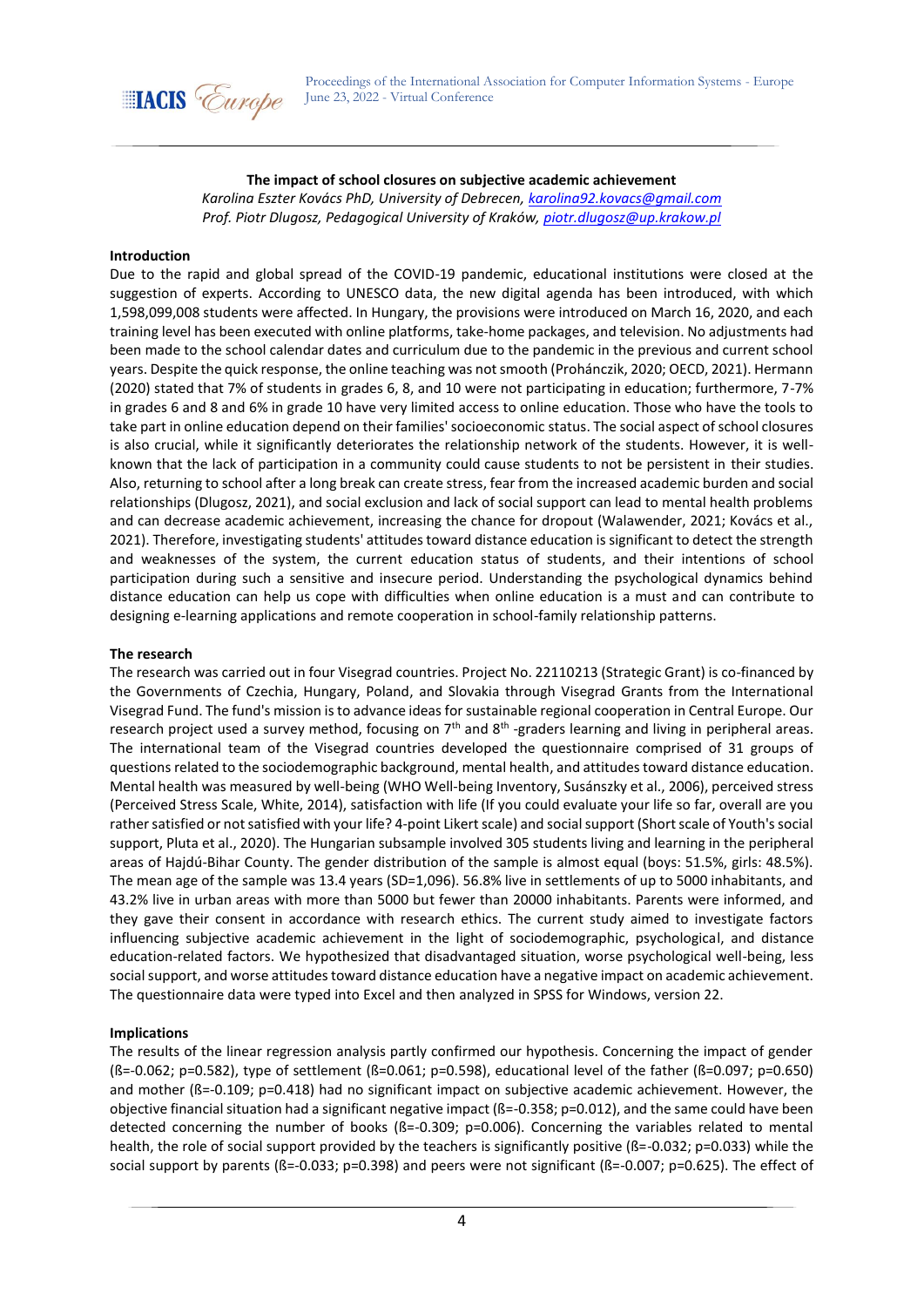

well-being was not significant at all ( $\beta$ =-0.003; p=0.390). However, the impact of the perceived stress level is significantly negative (ß=-0.034; p=0.009). The role of the attitudes toward distance education was also not significant (learning difficulties: ß=-0.011; p=0.872; health problems: ß=-0.024; p=0.768; saving time and staying safe: (ß=-0.053; p=0.509; preferring distance education: ß=-0.073; p=0.273).

## **Conclusion**

Based on our results, the negative effect of the disadvantaged situation on subjective academic achievement can be detected, like in previous research focusing on children living in peripheral regions. School closures and the insecure situation caused by the pandemic also had a negative impact, widening the distance between families living in disadvantaged and non-disadvantaged situations. However, seemingly, attitudes toward distance education did not have a significant effect on subjective academic achievement. It may happen that the selfassessed academic achievement of children living in peripheral areas was poor even before the outbreak of the pandemic, as it is usually typical for disadvantaged children to undervalue the importance of education. We also would like to extend our sample to provide representative data concerning this issue in our project.

- Długosz, P. (2022). Kondycja uczniów powracających do szkół po zdalnej edukacji. Przypadek Polski i Ukrainy. Youth in Central and Eastern Europe, 8(12), 34–42[. https://doi.org/10.24917/ycee.2021.12.34-42](https://doi.org/10.24917/ycee.2021.12.34-42)
- Hermann, Z. (2020). Hány diákhoz nem jut el az online távoktatás? *[How many students do not reach online distance learning?].* Közgazdaság-és Regionális Tudományi Kutatóközpont Közgazdaságtudományi Intézete. Retrived from[: https://www.mtakti.hu/koronavirus/hany-diakhoz-nem-jut-el-az-online](https://www.mtakti.hu/koronavirus/hany-diakhoz-nem-jut-el-az-online-tavoktatas/12769)[tavoktatas/12769](https://www.mtakti.hu/koronavirus/hany-diakhoz-nem-jut-el-az-online-tavoktatas/12769)
- Kovács, K. E., Szabó, F., Győri, K., & Godó, K. (2021). Desk research report in the project "Preventing post-COVID Social Exclusion Together" Partial report on education systems during the COVID-19 pandemic in Hungary. Retrieved from[: https://pcset.up.krakow.pl/wp-content/uploads/sites/79/2021/12/Desk](https://pcset.up.krakow.pl/wp-content/uploads/sites/79/2021/12/Desk-research-report-PCSET-Hungary.pdf)[research-report-PCSET-Hungary.pdf](https://pcset.up.krakow.pl/wp-content/uploads/sites/79/2021/12/Desk-research-report-PCSET-Hungary.pdf)
- OECD (2021). *The state of school education: One year into the COVID pandemic. Preliminary results - March 2021.* Retrieved from[: https://www.oecd-ilibrary.org/education/the-state-of-school](https://www.oecd-ilibrary.org/education/the-state-of-school-education_201dde84-en)[education\\_201dde84-en](https://www.oecd-ilibrary.org/education/the-state-of-school-education_201dde84-en)
- Proháczik, Á. (2020). A tantermi és online oktatás összehasonlító elemzése [Comparative analysis of classroom and online education]. *Opus et Educatio, 7*(3), 208-219.
- UNESCO (2020). Global education monitoring report, 2020: Inclusion and education: all means all. Retrieved from:<https://unesdoc.unesco.org/ark:/48223/pf0000373718>
- Walawender, P. (2021). Desk research report in the project "Preventing post-COVID Social Exclusion Together" Partial report on education systems during the COVID-19 pandemic in Poland. Retrieved from: [https://pcset.up.krakow.pl/wp-content/uploads/sites/79/2021/12/Desk-research-report-PCSET-](https://pcset.up.krakow.pl/wp-content/uploads/sites/79/2021/12/Desk-research-report-PCSET-Poland.pdf)[Poland.pdf](https://pcset.up.krakow.pl/wp-content/uploads/sites/79/2021/12/Desk-research-report-PCSET-Poland.pdf)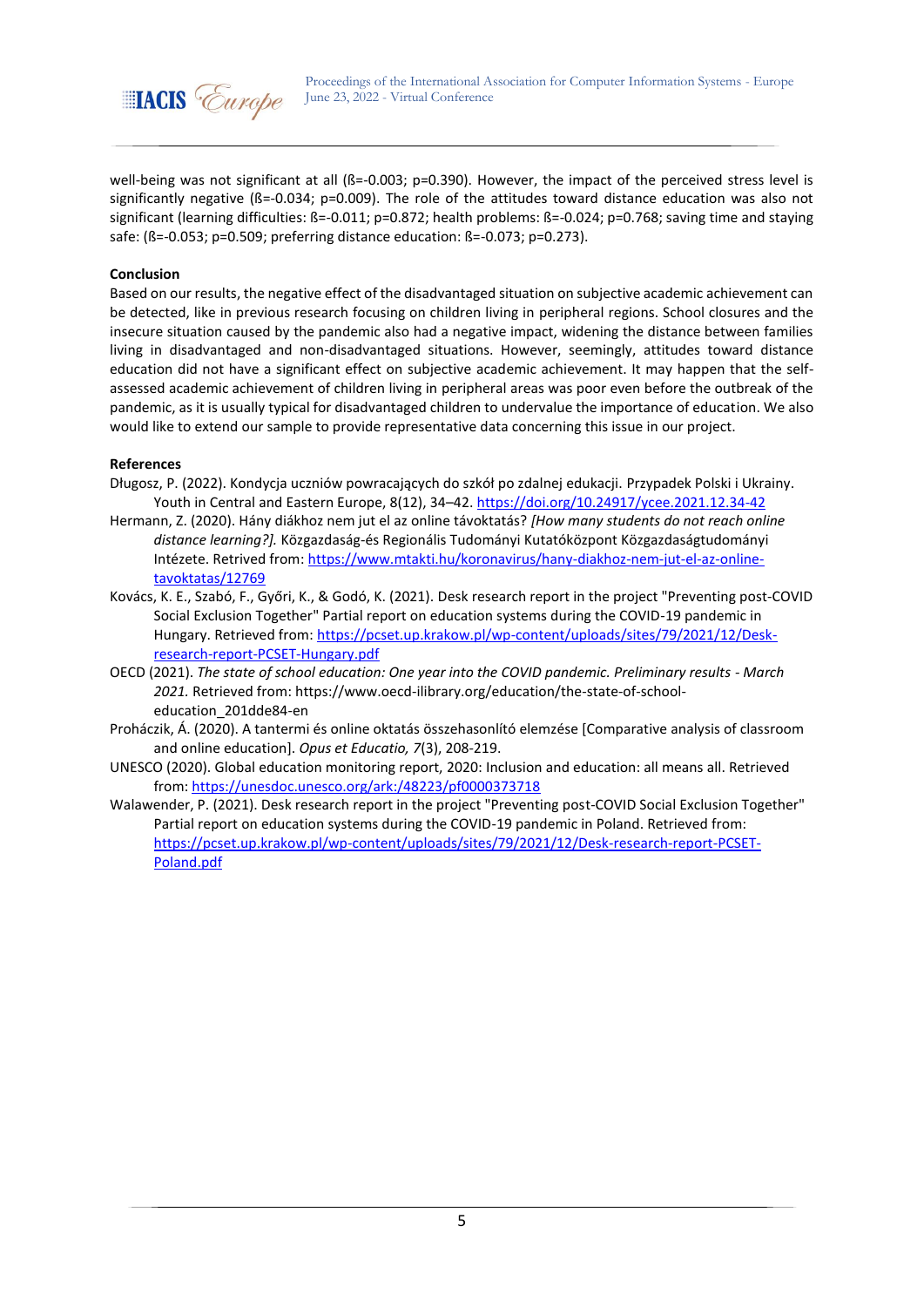

### **Using a web framework in a server-side programming course**

*Orly Barzilai School of Information Systems, The Academic College of Tel Aviv-Yaffo, Tel Aviv, Israel, [orlyba@mta.ac.il](mailto:orlyba@mta.ac.il)*

*Ruti Gafni, School of Information Systems, The Academic College of Tel Aviv-Yaffo, Tel Aviv, Israel, rutigafn@mta.ac.il*

#### **Abstract**

Teaching undergraduate students' skills and tools needed for their future employment is one of the aims of the curriculum of Information Systems studies. The "Server-Side Programming" (SSP) course is an advanced course studied during the third academic year since 2018. The course aims to provide the theoretical and practical knowledge of building a server-side, Object-Oriented web project, incorporating Project-Based Learning (PBL). Some of the SSP courses included a commercial web framework based on the Model-View-Controller (MVC) model (Laravel, CodeIgniter). This study investigates whether a web framework should be incorporated into the SSP course. The remarks given by the lecturer to 63 projects delivered by students during six courses were analyzed. The SSP course lecturer was interviewed to gain insights into the students' difficulties. Results showed that students had difficulties implementing their projects using a web framework, although it assisted the OOP design as manifested by fewer errors.

**Keywords**: MVC model, web framework, project-based learning, PHP course, Server-side programming course, OOP.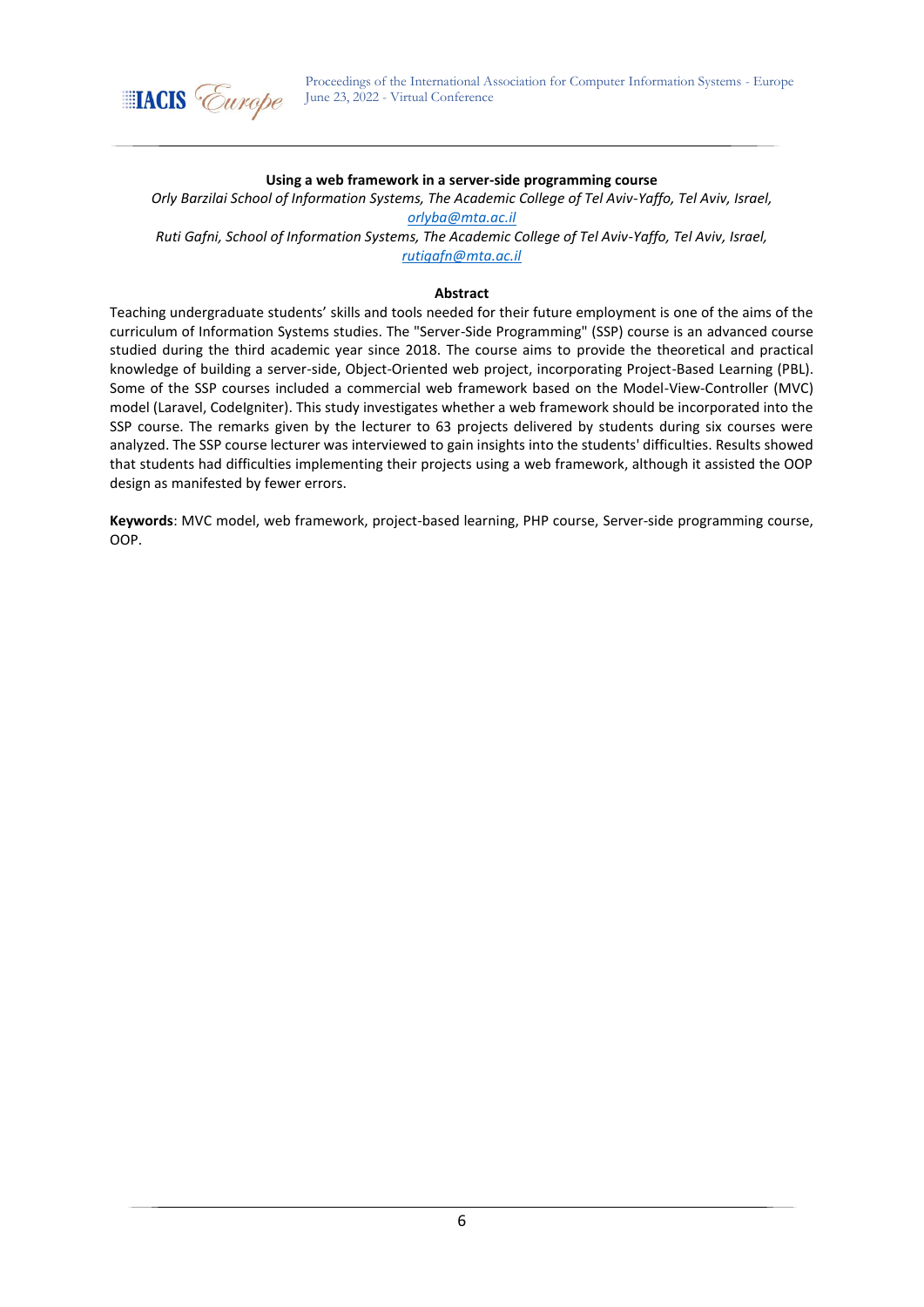

## **Impact of selected automation and digitalization solutions for production processes on business continuity of manufacturing companies during the COVID-19 pandemic**

*Anna Kosieradzka, Warsaw University of Technology, Faculty of Management, [anna.kosieradzka@pw.edu.pl](mailto:anna.kosieradzka@pw.edu.pl) Justyna Smagowicz, Warsaw University of Technology, Faculty of Management, [justyna.smagowicz@pw.edu.pl](mailto:justyna.smagowicz@pw.edu.pl) Cezary Szwed, Warsaw University of Technology, Faculty of Management,*

*[cezary.szwed@pw.edu.pl](mailto:cezary.szwed@pw.edu.pl)*

The subject of the research is the analysis and evaluation of solutions implemented in manufacturing companies to ensure their business continuity under conditions of the COVID-19 pandemic. Solutions involving automation and digitalization of processes and activities are analyzed in detail. The research shows that the digital transformation of activities implemented in enterprises and its use in the management area can increase the resilience of the production system to pandemic threats. These issues are particularly relevant to the conference theme. The research presents selected results of a survey carried out using the mix-mode CAWI/CATI on a representative group of 600 manufacturing enterprises in Poland. The survey was a part of the research project *Models of the adaptation of work organization in enterprises to the limitations of public life (associated with a pandemic) in line with the demands of business effectiveness and efficiency*. The study included the identification of the application scope of various measures implemented in manufacturing enterprises in the COVID-19 pandemic. The measures were classified into five groups: (1) Legal and regulatory measures, (2) Personal protective measures, (3) Protective measures for groups of workers, (4) Work organization measures, and (5) Measures of production organization. A quantitative analysis of the collected data was carried out, including the use of statistical tools. The study was performed in two cross-sections. The first cross-section covered the evaluation of the share of a given measure in the context of characteristic parameters describing enterprises or production processes. The second cross-section referred to the relative (in percentage) scope of application of chosen measures to the selected group of enterprises. An analysis of the use of measures in the event of COVID-19 infections in an enterprise has been also added. A particular emphasis was placed on measures based on automation and digitalization of activities from the domain of organization of production processes. The data analysis has shown the presence of significant correlations between the type of applied measures and the characteristics of enterprises and their production processes. The research was preceded by a literature survey showing the current state of knowledge in areas similar to the subject of the study. The conclusions of the research show which solutions supported by the digitalization and automation of production processes have been and can be used in various kinds of manufacturing enterprises. The possibilities of using these solutions to ensure the safety of production processes were also presented. The impact of the analyzed activities on ensuring the enterprise's business continuity was assessed under conditions of the COVID-19 pandemic. In factual terms, the level of implementation of selected solutions from the area of digitalization and automation of production processes in Polish enterprises during the COVID-19 pandemic was determined. On a practical level, the results of the study can be used to manage the implementation of necessary actions in enterprises in similar situations. This includes increasing the resilience of enterprises to pandemic disruptions as well as improving the efficiency of their operations. This may be of particular importance if similar events occur in the future. In the research aspect, the proposed methodology of systematization and analysis of the collected data can be used to study similar crisis events.

**Keywords**: Production processes digitalization, production automation, business continuity, COVID-19 pandemic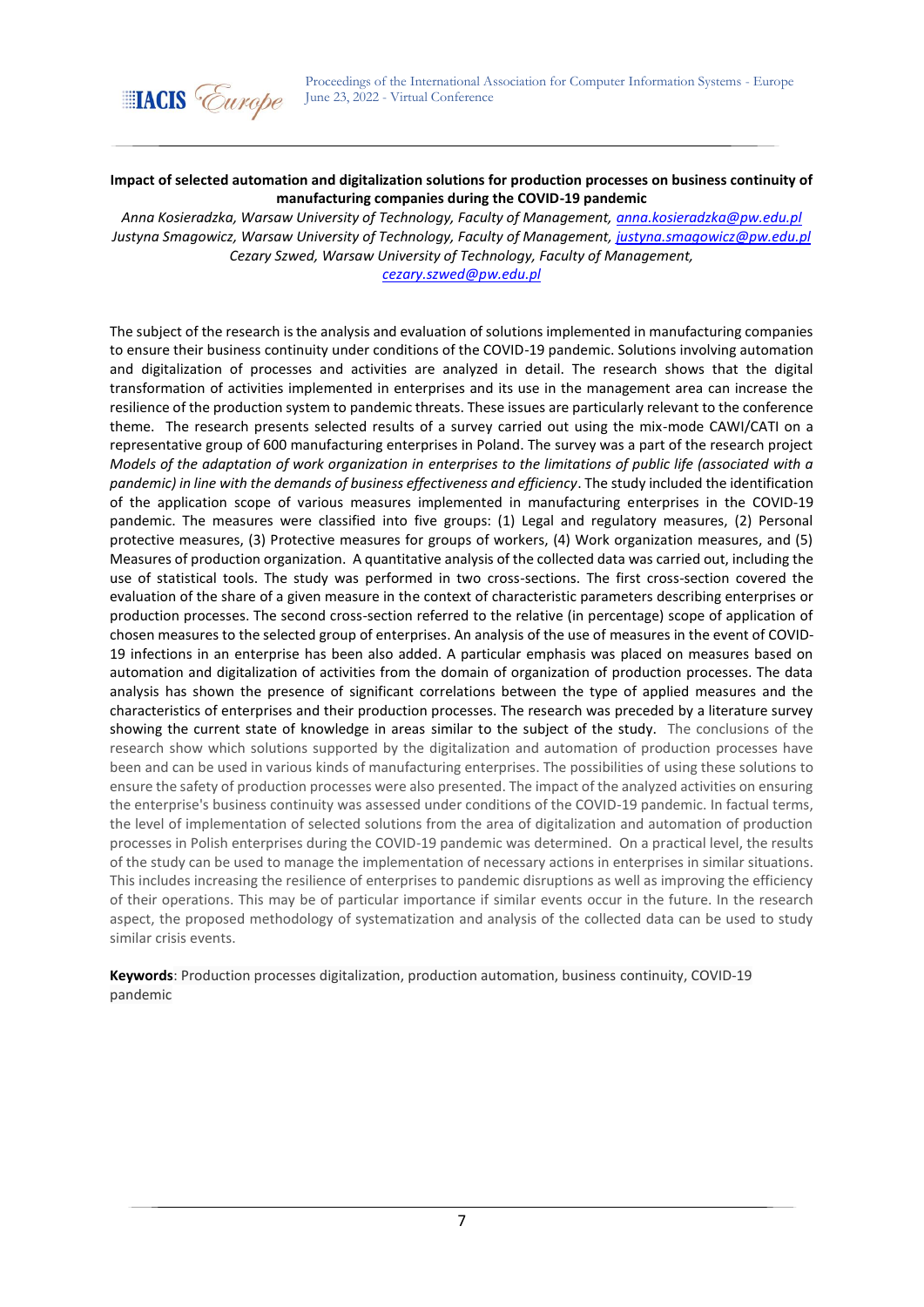

## **TheuseoftraditionalandagilePM methodologiesinICT**

*Piotr Pietrzak, Warsaw University of Life Sciences[, piotr\\_pietrzak1@sggw.edu.pl](mailto:piotr_pietrzak1@sggw.edu.pl)*

#### **Abstract**

The main aim of this article was to present the use of traditional and agile project management methodologies in companies in the communication and information technology (ICT) industry. The following methods were used to obtain research material and present the obtained results: literature studies, diagnostic survey (with the use of the questionnaire technique), descriptive, tabular and graphic. The main results of the study indicated that most of the representatives of the ICT industry participating in the survey are familiar with at least one agile project management methodology. Moreover, they consider agile methodologies to be better than traditional project management methodologies in terms of work quality and efficiency. According to the authors, there is a need to continue research on a larger research sample, with the use of the in-depth interview technique.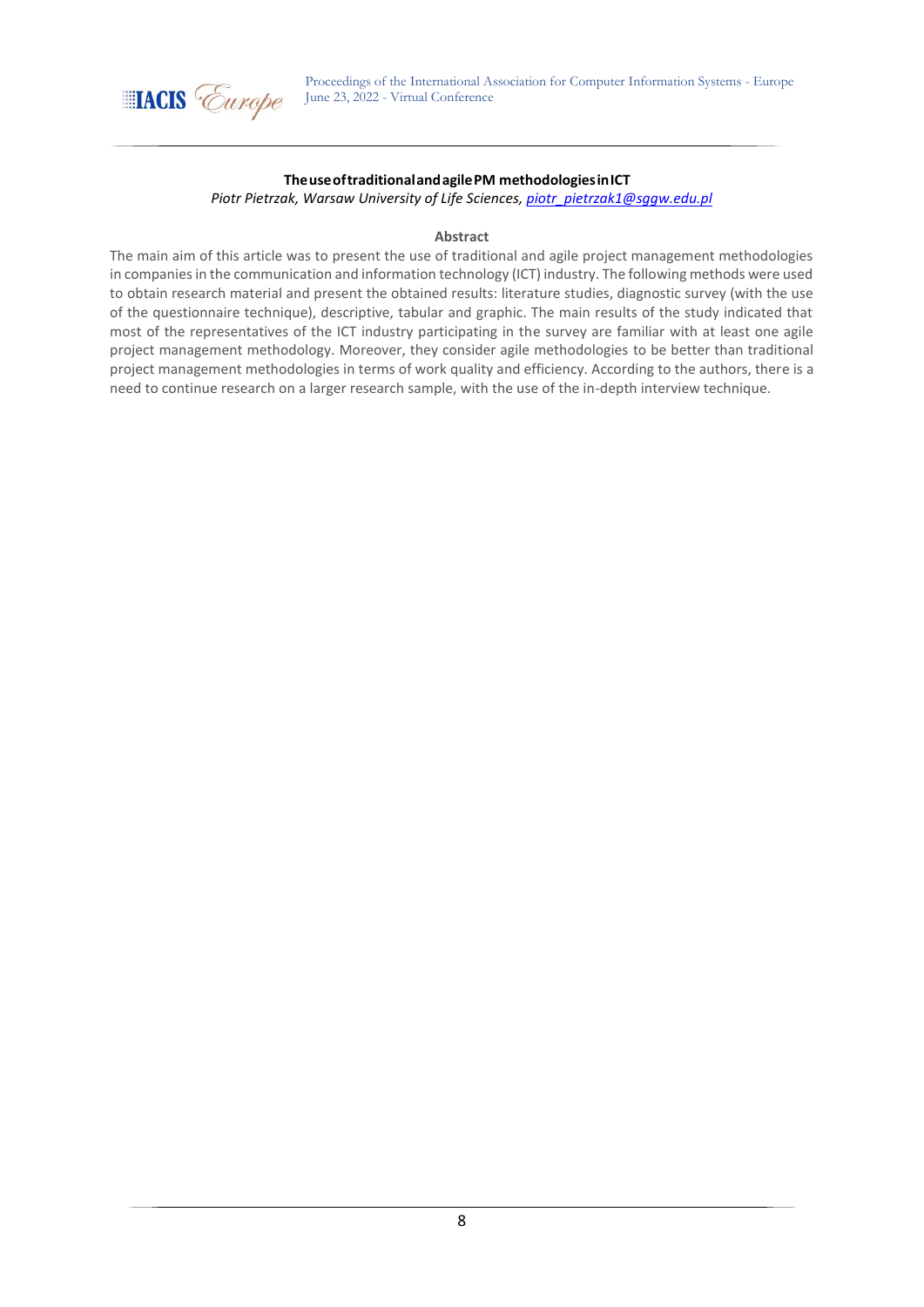

## **Testing different sources of intuition: A primary scale development study**

*Markus A. Launer, Ostfalia University of Applied Sciences, Germany, [M-A.Launer@ostfalia.de](mailto:M-A.Launer@ostfalia.de) Fatih Çetin, Niğde Ömer Halisdemir University, Turkey, [fcetin@ohu.edu.tr](mailto:fcetin@ohu.edu.tr)*

### **Abstract**

One of the basic common understandings in the definition and function of intuition across different perspectives is relating intuition to the domain of the unconscious information processing system (Epstein, 1990; Lieberman, 2000; Dane & Pratt, 2007). Based on the dual processing approach, the concept of intuition associated with learning from experience and reach knowledge without consciousness with rapid, effortless, and automatic processing of information (Stanovich & West, 2000; Hogarth, 2001). On the contrary, the concept of rationality is based on the deliberative and attentive processing of information with intentional, extensional, and rule-based processing of information. Scholars propose some of the key attributes of intuition as being *instantaneous* responses to complex, uncertain situations-, *affective* -accompanied with positive or negative gut feelings-, *holistic* -gets the bigger picture-, *unconscious* -only the outcomes are known-, and *unjudgeable* -cannot be determined as right or wrong- (Dane & Pratt, 2007). The heuristics and emotions/feelings are the main factors in understanding the concept and functions of intuition (Klein, 2003; Sinclair & Ashkanasy, 2005; Hutchinson and Gigerenzer 2005). From the heuristic's viewpoint, the intuition is coming from past experiences and knowledge through implicit and explicit learning processes. From the emotions/feeling's viewpoint, the intuition is coming from a gut feeling in the form of judgment with the right or wrong feelings and manifested as affect related with a particular stimulus. Scholars named these dimensions as "intuition-as-expertise" and "intuition-as-feeling". The main difference between these perspectives is that the former is based on a response of primitive urges but latter is the product of learning and experience. However, emotions/feelings and their reactions play also fundamental roles in directing people to the states of action readiness associated with the extensive mental simulations about uncertain future events (Poli, 2017). In this process, the greater uncertainty of future events leads to more intense emotional states based on their imagined experiencing rather than remembered experiencing. The mutual increasing interactions between mental simulations and emotional arousals may lead to anticipatory decisions. Therefore, another possible source of intuition for unconscious information processing toward uncertain future events is the anticipative decision-making perspective. On the basis of these three main perspectives and attributes, some possible sources of intuition may be proposed as holistic unconscious information processing, fast-spontaneous information processing, slow unconscious information processing, heuristics-based information processing, emotional information processing, and anticipative information processing. The holistic unconscious indicates an inferential process for perceiving the whole rather than parts. The fast-spontaneous information processing refers non-logical mental process with capability of handling complex abstractions in a flash. The slow unconscious information processing assumes that a distraction period makes unconscious information processing contribute more to decision making. The heuristics-based information processing emphasizes the role of past experiences and learning processes. The emotional information processing bases on the thought that all judgments are affectively charged and involve emotions. Lastly, anticipative information processing relates to imagined experiencing with mental simulations and emotional arousals for uncertain future events. The purpose of this paper is to test these possible sources of intuitive decision-making styles with pilot research by developing and validating a new measurement instrument. Exploring and testing different sources of intuitive decision-making may contribute to a better understanding of the unconscious information-processing mechanisms. Participants were179 employees working in different organizations in Germany. We asked both the existing items in the literature and newly developed questions for measuring the varying sources of intuition. After the translation and back-translation process conducted by experts, we searched the validity and reliability of the instrument through the explanatory and confirmatory factorial analyses by calculating internal consistencies. The primary results showed that the new instrument measuring individual perceptions on the sources of intuition separates types of intuition successfully.

#### **References**

Dane, E., & Pratt, M. G. (2007). Exploring Intuition and Its Role in Managerial Decision Making. The Academy of Management Review, 32(1), 33–54.<https://doi.org/10.2307/20159279>

Epstein, S. (1990). Cognitive-experiential self-theory. In L. A. Pervin (Ed.), Handbook of personality: Theory and research (pp. 165–192). The Guilford Press.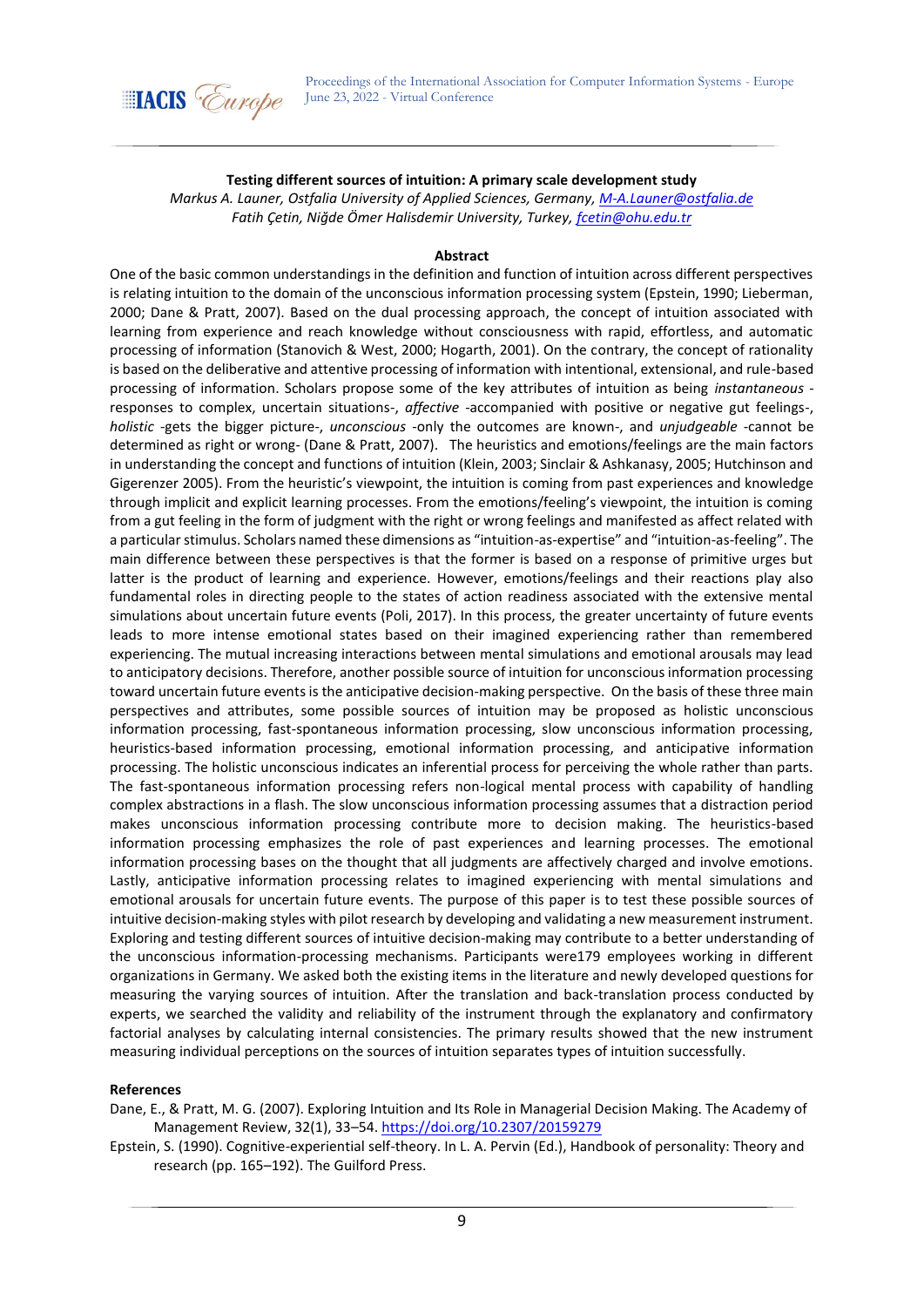

Hogarth, R. M. (2001). Educating intuition. University of Chicago Press.

Hutchinson, J. M. C., & Gigerenzer, G. (2005). Simple heuristics and rules of thumb: Where psychologists and behavioural biologists might meet. *Behavioural Processes, 69*(2), 97-

124. [https://doi.org/10.1016/j.beproc.2005.02.019](https://psycnet.apa.org/doi/10.1016/j.beproc.2005.02.019)

Klein GA (2003) Intuition at Work. New York: Currency Doubleday.

Lieberman, M. D. (2000). Intuition: A social cognitive neuroscience approach. Psychological Bulletin, 126(1), 109–137.<https://doi.org/10.1037/0033-2909.126.1.109>

Poli, R. (2017). Introduction to anticipation studies. Springer International Publishing.

Sinclair M and Ashkanasy NM (2005) Intuition myth or a decision-making tool? Management Learning 36(3): 353-370.

Stanovich, K. E., & West, R. F. (2000). Individual differences in reasoning: Implications for the rationality debate? Behavioral and Brain Sciences, 23(5), 645–665[. https://doi.org/10.1017/S0140525X00003435](https://doi.org/10.1017/S0140525X00003435)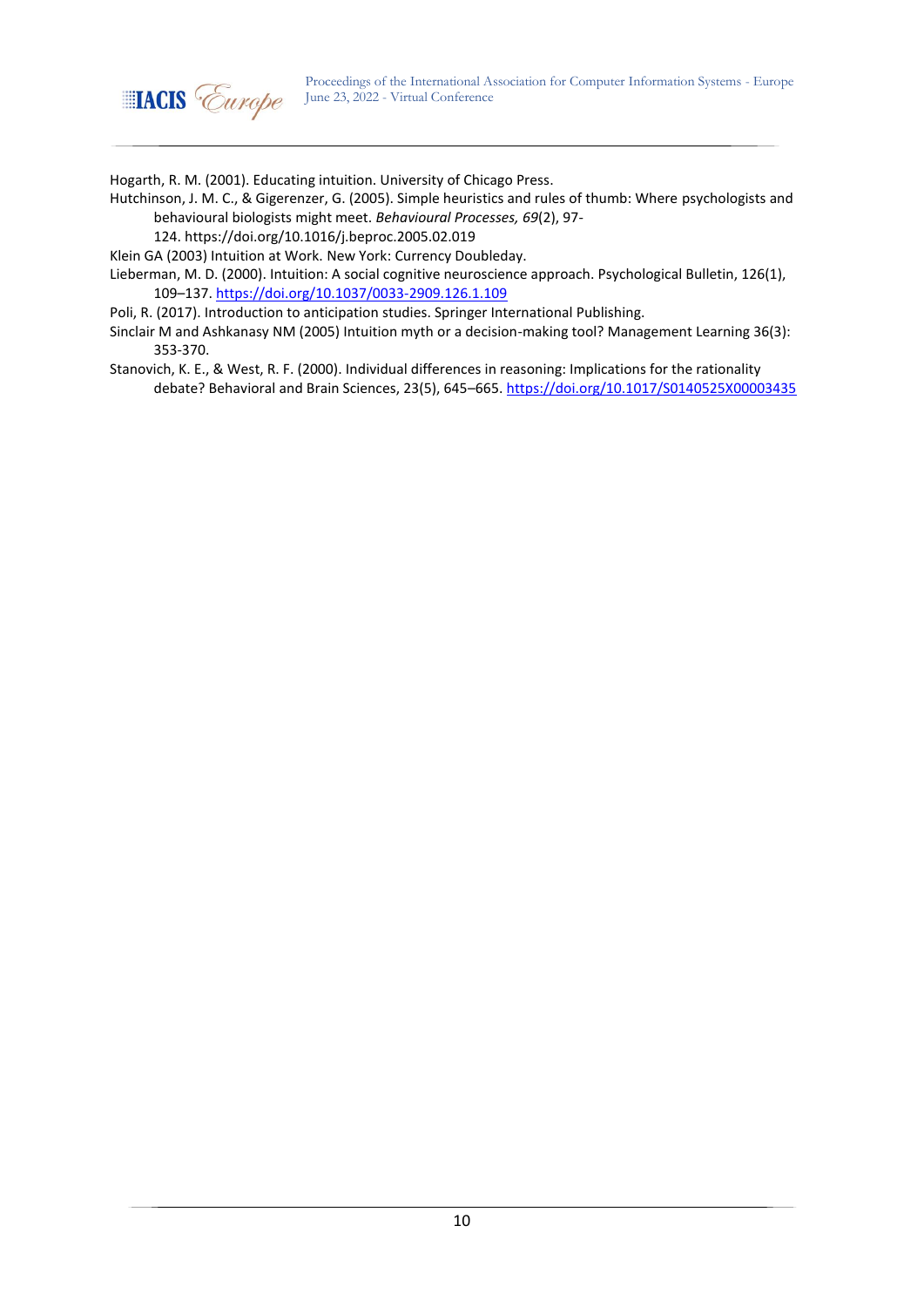

## **The importance of USR social media communication on faculty satisfaction**

*Paweł Korzyński, Koźmiński University, [pkorzynski@kozminski.edu.pl](mailto:pkorzynski@kozminski.edu.pl) Anna Maria Górska, Koźmiński University, [amg@kozminski.edu.pl](mailto:amg@kozminski.edu.pl) Grzegorz Mazurek, Koźmiński University, [gmazurek@kozminski.edu.pl](mailto:gmazurek@kozminski.edu.pl)*

#### **Purpose**

The aim of our study is to understand the importance of University Social Responsibility (USR) and its communication for faculty satisfaction. Recently USR has become increasingly important for Higher Education institutions (HEIs), as accreditation agencies, rankings, national and international institutions, as well as students and academics (Balyeva et al., 2018; Coelho and Menezes, 2020; Jorge and Andrades, 2017; Kouatli, 2019), become more conscious about the importance of the third mission of the University. Studies show that corporate (including HEIs) Corporate Social Responsibility (CSR) actions become a significant part of employees' (including academics) sense of belonging and impact their organizational identification (Oksa et al., 2021). Following the organizational identity theory (Tajfel and Turner, 1985), we argue that HEIs' USR activities are an important element of faculty sense of belonging to an institution and thus their satisfaction. Given that knowledge and ideas are acquired, accepted, or rejected through communication (Ihlen et al., 2011), communication about actions is crucial. Moreover, studies found that CSR communication minimizes the public cynicism towards these actions (DeKay, 2011; Waddock and Googins, 2011). Thus, to meet the stakeholders' expectations, HEIs, should not only act in a socially responsible manner but also communicate those activities strategically. However, previous studies found that HEIs, often struggle with effective communication of these actions to the stakeholders (Go and Bortree, 2017; Tetrova et al., 2021). Within the study, we argue that the way HEIs communicate their USR impacts how these actions are perceived and evaluated by academics, which relates to their work satisfaction. The study of satisfaction of faculty becomes especially important in the light of the changes occurring in HEIs, including the neoliberal shifts that increase the competitiveness of institutions for academics (Parker et al., 2021). Moreover, studies show that academic satisfaction may impact their performance and engagement (Shin and Jung, 2014). Previous studies analyzed multiple factors contributing to faculty satisfaction including individual characteristics, organizational support, mentoring, salary, and work-life balance (Bentley et al., 2013; Ward and Wolf Wendel, 2012; Webber, 2019; Webber and Rogers, 2018). However, the knowledge investigating the importance of USR communications and activities on faculty satisfaction is very limited. Studies in this regard often consider the corporate world (Cho et al., 2017; Kouatli, 2019), however, it seems that HEIs have been in large part omitted. As Kouatli argues and calls for more research on USR (2019, p. 888): "University social responsibility is still in its embryonic stage compared to CSR which is still debatable by researchers". Moreover, so far only a few articles considered USR communication, as according to Tetrevova review conducted in 2021, only six articles published in Web of Science journals researched this topic. This creates a research gap in the context of both: USR activities and USR communication alone. Within this study we aim to fill this gap and go further to understand the importance of USR and USR communication on faculty satisfaction. Therefore, this study fills a significant gap on the importance of USR communication and activities of HEIs and its mediating effect on faculty satisfaction. Moreover, within the study, we consider various types of USR in order to better understand which of these are more important for faculty satisfaction.

### **Design/methodology/approach**

To answer the states research question, we test academic satisfaction using Collaborative for Academic Careers in Higher Education (COACHE) scale, USR based on the scale by Latif (2017), and the use of social media communication of HEIs on USR. Within the study, we consider USR from various perspectives: operational, internal stakeholder, legal, ethical, research, community engagement, and philanthropic responsibilities of the institution, in order to gain a comprehensive view on the topic of USR. The survey was conducted on a 110 sample of management scholars employed in top50 business schools in accordance with FT Times ranking. The analysis was performed using Partial Least Squares Structural Equation Modeling (PLS-SEM) to test the hypothesis and answer posed research question.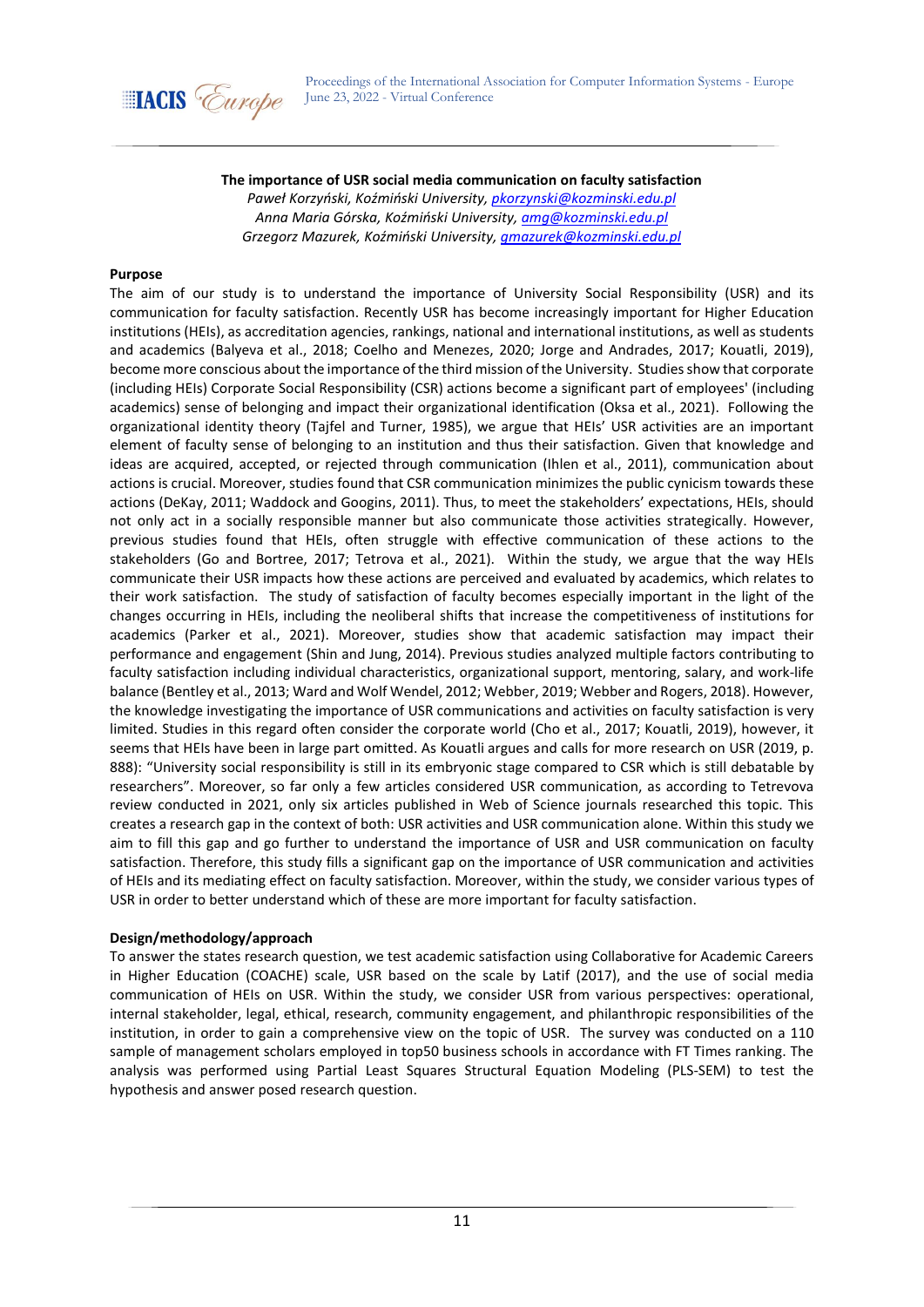

## **Findings**

The study found a significant impact of USR communication on the evaluation of USR activities, which resulted in an increase in the general satisfaction of faculty. Moreover, we found that communication on social media about USR activities impacts the evaluation of these activities by academics.

### **Conclusions**

The paper fills the gap on the topic of USR communication on social media, USR evaluation, and its impact on faculty satisfaction. Our findings suggest that communication in social media supports faculty satisfaction via organizational identification. The study brings also practical contributions. The study can support HEIs in prioritizing types of USR activities as well as communicating them to increase the faculty satisfaction.

- Belyaeva, Z., Scagnelli, S.D., Thomas, M. and Cisi, M. (2018). Student perceptions of university social responsibility: Implications from an empirical study in France, Italy and Russia. World Review of Entrepreneurship, Management and Sustainable Development. 14, 23.
- Bentley, P., Coates, H., Dobson, I., Geodegebuure, L., and Meek, L. (2013). Introduction: Satisfaction around the world. In P. Bentley, H. Coates, I. Dobson, L. Goedegebuure, & L. Meek (Eds.), Job satisfaction around the academic world. Dordrecht: Springer.
- Cho, M., Furey, L., and Mohr, T. (2017). Communicating corporate social responsibility on social media: strategies, stakeholders, and public engagement on corporate Facebook. Business and Professional Communication Quarterly. 80(1), 52- 69
- Coelho, M. and Menezes, I. (2020) University social responsibility as a driving force of change: Students' perceptions beyond the ivory tower. Horizon, 28, 93–100
- DeKay, S. H. (2011). When doing what's right becomes messy. Business Communication Quarterly, 74, 412-414.
- Go, E. and Bortree, D.S. (2017) What and how to communicate CSR? The role of CSR fit, modality interactivity, and message interactivity on social networking sites. Journal of Promotion Management, 23, 727–747
- Jorge, M.L and Andrades, F.J. (2017), Analysing the literature on university social responsibility: a review of selected higher education journals. Higher Education Quarterly, 71(5).
- Ihlen, Ø., Bartlett, J., May, S. (2011). Corporate social responsibility and communication. In Ihlen, Ø., Bartlett, J., May, S. (Eds.), The handbook of communication and corporate social responsibility (pp. 3- 22). Chichester, West Sussex, England: Wiley-Blackwell.
- Kouatli, I. (2019). The contemporary definition of university social responsibility with quantifiable sustainability. Social Responsibility Journal,, 15, 888–909
- Oksa, R., Kaakinen, M., Savela, N., Ellonen, N., and Oksanen, A. (2021). Professional social media usage: work engagement perspective. New Media & Society, 23(8), 2303- 2326.
- Parker, L., Martin-Serdesai, A., Guthrie, J. (2021), The commercialized Australia public university: an accountingized transition. Financial Accounting and Management, 1-26.
- Shin, J. C., and Jung, J. (2014). Academics job satisfaction and job stress across countries in the changing academic environments. Higher Education, 67, 603–620
- Tajfel, H, Turner, JC (1985). The social identity theory of ingroup behavior. In: Worchel, S, Austin, WG (eds) Psychology of Intergroup Relation. 2nd ed. Chicago, IL: Nelson-Hall, pp. 7–24.
- Tetrevova, L., Vavra, J. and Munzarova, V.S. (2021). Communication of socially responsible activities by higher education institutions. Sustainability, 13(2).
- Waddock, S., Googins, B. K. (2011). The paradoxes of communicating corporate social responsibility. In Ihlen, Ø., Bartlett, J., May, S. (Eds.), The handbook of communication and corporate social responsibility (pp. 23- 43). Chichester, West Sussex, England: Wiley-Blackwell.Ward and Wolf Wendel
- Webber, K. (2019). Does the environment matter? Faculty satisfaction at 4- year colleges and universities in the USA. Higher Education. 78, 323-343.
- Webber, K. L., and Rogers, S. (2018). Gender differences in faculty member job satisfaction: Equity forestalled? Research in Higher Education, 59, 1105-1132.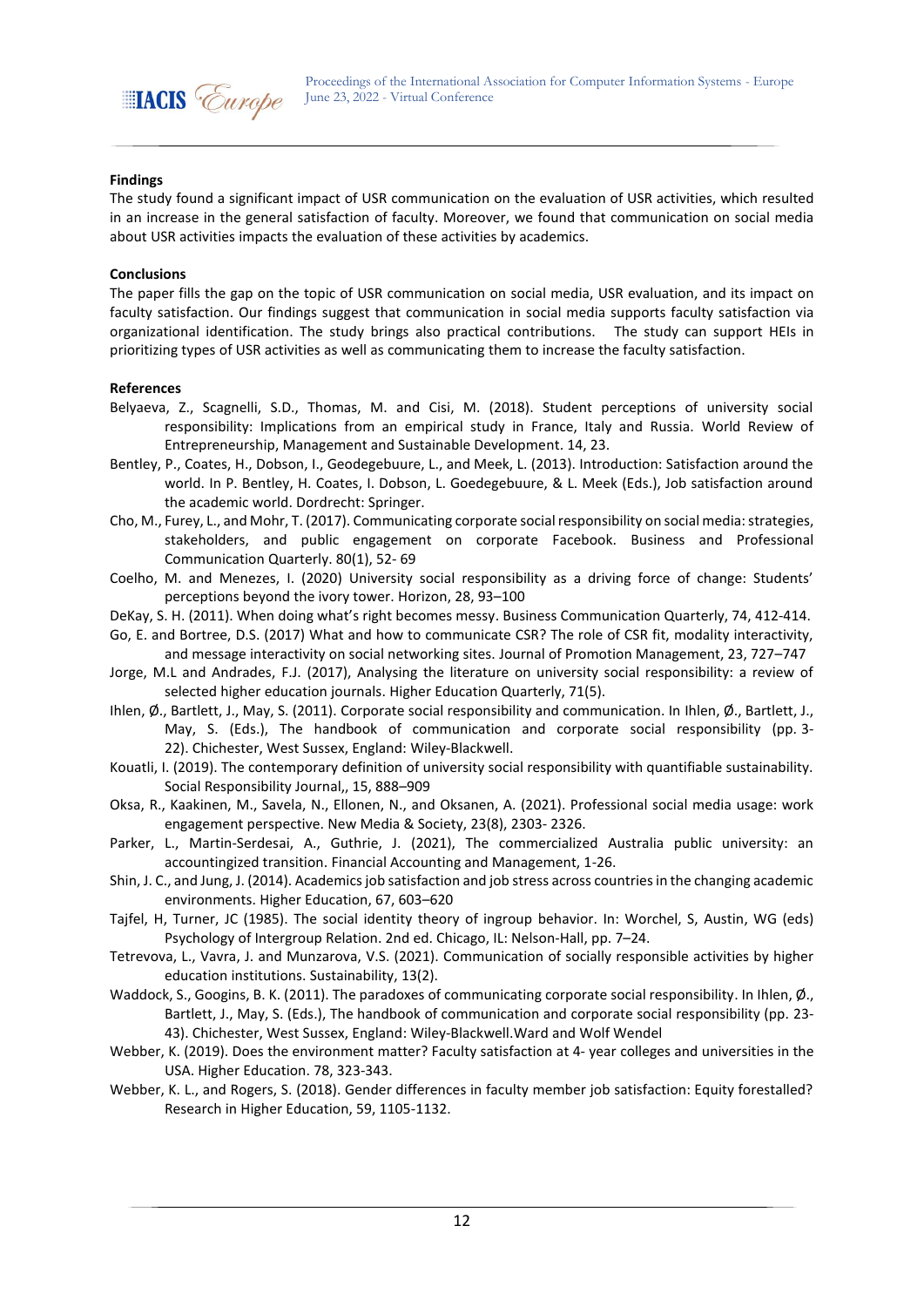

## **A co-workership approach on digital transformation: Towards smart manufacturing**

*Anna Karin Olsson, University West, Sweden, anna-karin.olsson@hv.se Kristina Eriksson, University West, Sweden, kristina.eriksson@hv.se Linnéa Carlsson, University West, Sweden, linnea.carlsson@hv.se*

Digital transformation refers to the process of organizational change, evolving over time for value creation and appropriation aiding for smart manufacturing (Skog, 2019). Regarding the role of organizational means, there is an embedded dynamic generator of challenges, opportunities, and resources that affect the digital transformation at various organizational levels related to social factors such as values, culture, and trust (Ibid). Earlier studies of the Swedish manufacturing industry imply that as the number of digital technologies increase within organizations, while striving towards becoming a smart factory, cooperation and social factors become more imperative (Björkdahl, 2020). By following this reasoning, understanding organizational prerequisites that facilitate the human-centric perspective in relation to digital transformation is crucial when approaching smart manufacturing by moving from Industry 4.0 (I4.0) towards Industry 5.0 (I5.0) (Navarandi, 2019). It is argued that a prerequisite for digital transformation is the employees' ability to cross organizational boundaries both horizontally and vertically (Carlsson et al., 2022) challenging management. The aim of this study is to explore organizational prerequisites for co-workership in digital transformation towards smart manufacturing. The concept of the co-workership wheel reflects the employee as an autonomous actor within the organization. As such, co-workership is vital for managing organizational change, e.g., digital transformation, capturing employees' initiatives and prospects (Andersson, et al. 2021). As illustrated in Figure 1 the co-workership wheel consists of four conceptual pairs: Trust and Openness; Community Spirit and Cooperation; Engagement and Meaningfulness; Responsibility and Initiative. Together these four pairs describe the foundation for coworkership within the organization, feedbacking a development process towards smart manufacturing.



Figure 1. The co-workership wheel (Andersson et al., 2021) in a manufacturing context*.*

Inspired by the application of the co-workership wheel in the health care sector (ibid), this study builds on previous work by Carlsson et al. (2022) to further contribute to the exploration of co-workership in the manufacturing sector strengthening the I5.0 emerging research. By applying a qualitative case-study, organizational prerequisites for co-workership in digital transformation are explored (Yin, 2018). The term coworker is herein applied in a general sense to explore employees' experiences covering both managerial levels and service functions. The case company is a large manufacturing organization in the Swedish energy sector. Indepth interviews (n=29) were conducted over nine months (Oct. 20 – Jun. 21), exploring co-workers' current and retrospective experiences of the early phases of digital transformation. Referral sampling was applied for selecting informants from functions such as design, quality, production, logistics, digitalization development leaders, and corporate service functions including HR, IT, and financial controllers. Access was granted to six internal documents guiding all employees covering the organization's strategic work with industrial digitalization, vision, and core values: responsibility, excellence, and innovation. Several rounds of data analysis followed, identifying organizational prerequisites related to each of the four conceptual pairs (Andersson et al., 2020) through a coding scheme based on the co-workership wheel, see Figure 1.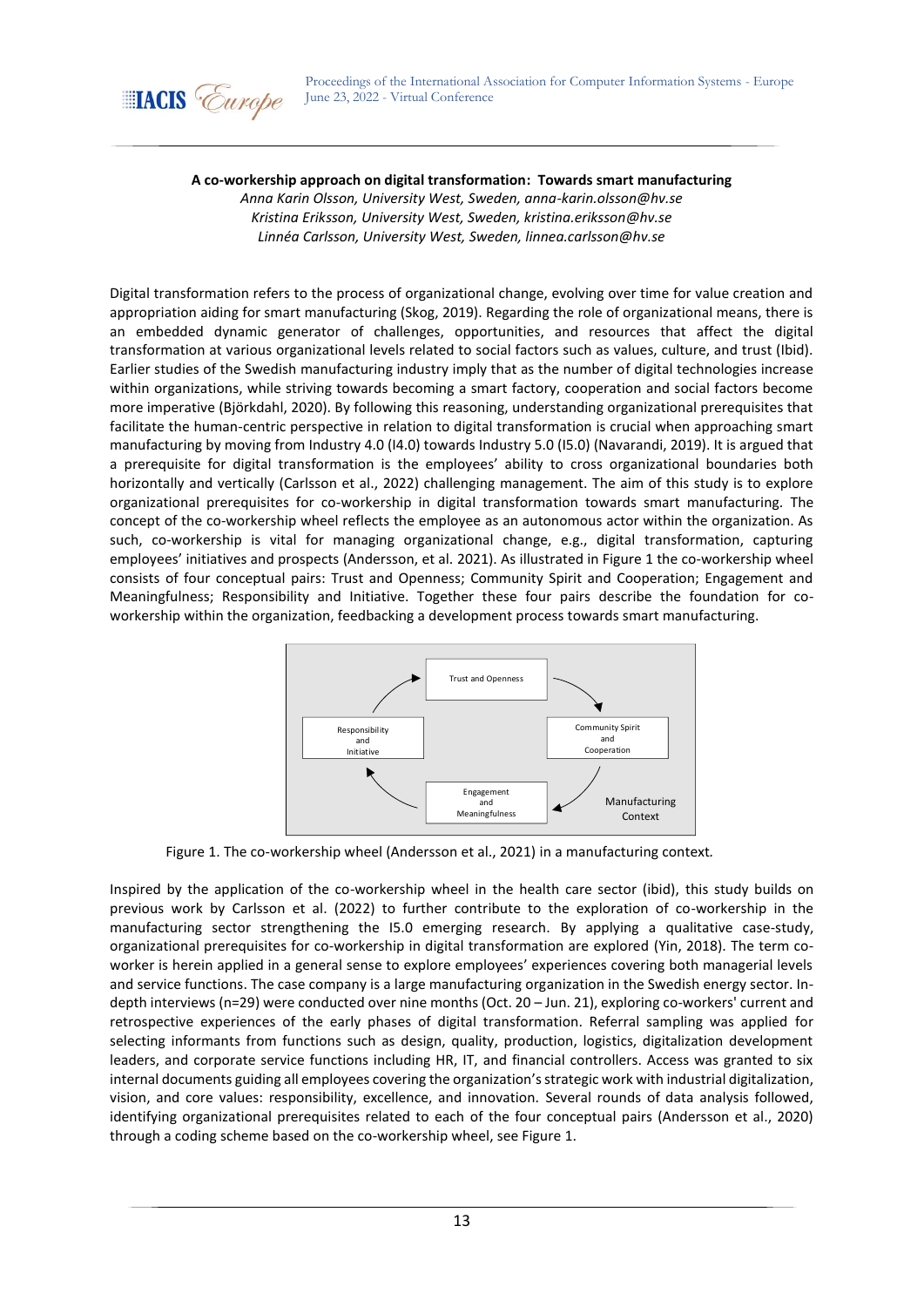

Findings show that employees interpreted digital transformation as difficult to navigate due to limited communication and cooperation across the organization. Furthermore, the need for trust in digital technologies and employee engagement for transformation are emphasized by informants. Thus, it is argued that an adaptive organizational culture and a focus on learning and competence are necessary organizational prerequisites for translating the means of digital transformation. Managers in the manufacturing sector hence need awareness and understanding of when and how to apply co-workership for transformational change. Manufacturing cultures need to absorb a more human-centric perspective when navigating I4.0, moving in incremental steps encompassing the whole organization, rather than treating digital transformation as scattered and disruptive activities. We argue that the findings give useful implications for manufacturing organizations navigating the challenges of digital transformation to reach the benefits of smart manufacturing. As digital transformation cuts across organizational structures and working processes, there is a need to highlight a human-centric perspective on smart manufacturing by applying the conceptual pairs of the co-workership wheel. Lessons learned show that by applying a co-workership approach with its aspects of trust and openness, community spirit and cooperation, engagement and meaningfulness, responsibility and initiatives, management needs to encourage organizational prerequisites such as an adaptive culture and learning and competence for reaching and sustaining a humancentric perspective on digital transformation.

**Keywords:** smart manufacturing, digital transformation, co-workership, human-centric, industry 4.0, industry 5.0

- Andersson, T., Stockhult, H., & Tengblad, S. (2021). Strategies for co-workership retention. *Human Resource Development International, 24*(4), 425-445. https://doi.org/10.1080/13678868.2020.1840845
- Björkdahl, J. (2020). Strategies for digitalization in manufacturing firms. *California Management Review, 62(*4), 17-36. doi:10.1177/0008125620920349
- Carlsson, L., Olsson, A.K., & Eriksson, K. (2022). Taking Responsibility for Industrial Digitalization: Navigating Organizational Challenges. *Sustainability*, *14*(2), 866. doi:10.3390/su14020866
- Nahavandi, S., (2019). Industry 5.0 A human-centric solution. *Sustainability*, *11*(16), 4371. doi:10.3390/su11164371
- Skog, D. A., (2019). *The Dynamics of Digital Transformation: The Role of Digital Innovation, Ecosystems and Logics in Fundamental Organizational Change*. Doctoral dissertation, Umeå: Umeå University.
- Yin, R.K., (2018). *Case Study Research and Applications.* (6th edition). Thousand Oaks, California: SAGE.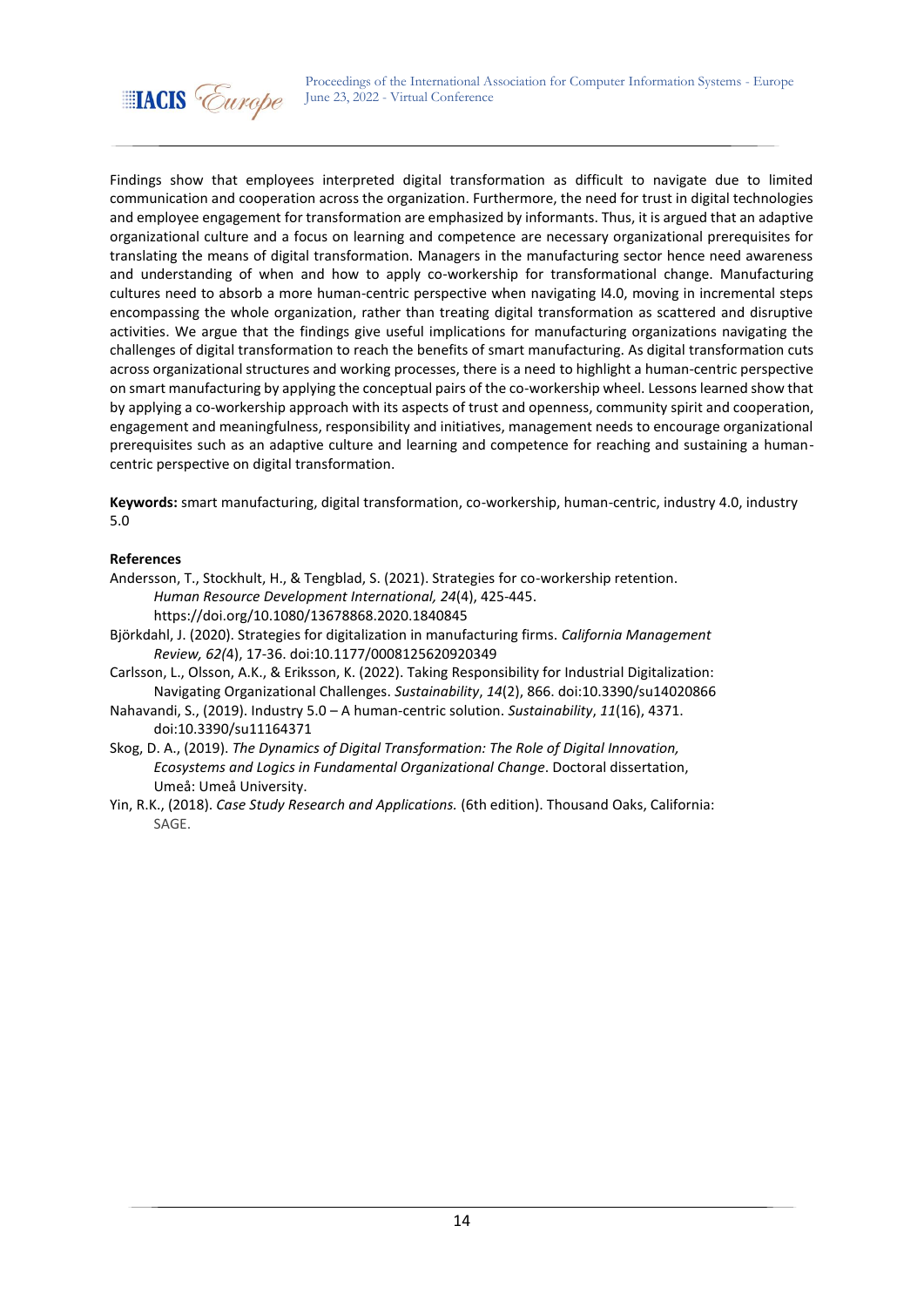

## **Digital transformation of societies with the use of digital identity: A case study in Turkey** *Sevgi Kavut, Istanbul Medipol University, Turkey, [sevgi.kavut@medipol.edu.tr](mailto:sevgi.kavut@medipol.edu.tr)*

#### **Abstract**

Digital identity and digital transformation may be able to affect societies and it has been a matter of wonder particularly in the last decades. Those who have digital communication tools, internet, the state of the art and cutting-edge technologies easily can be reaped the benefits communication technologies and digital citizenship rights. Which is why, the use of digital identity and digital citizenship is with regard to digital transformation and the state-of-the-art technology. Digital identity is a computer network that admitted equivalent to real identity of a person or a company, organization and firm. Furthermore, it is an emerging identity style coming about the proliferation of state-of-the-art technologies, online and digital communication technologies and social media (Kavut, 2022a: 20). The concepts of digital identity, digital society, digital transformation and how they can be applied is a discussed issue over the years. Turkey and numerous countries keep up with technology in digital society with like digital identity, digital applications, digital communication tools. In this sense, it is known that Turkey and around the world digital identity and digital citizenship studies has substantially accelerated. The aim of this study is to elicit information and to reveal the importance of digital transformation of the societies, the use of digital identity, digital citizenship degrees in Turkey.

This study is carried out through survey method being a quantitative analysis. In this study, it is applied Personal Information Form and Kavut (2021b), Digital Identity Scale. Data for this study were collected from only over 18 ages adult individuals living in the biggest three cities (Istanbul, Ankara, Izmir) in Turkey. The method of data collection was an online survey which constitute from Digital Identity Scale and Personal Information Form. Data were processed with the SPSS program. A total of 400 participants completed the online questionnaires and these questionnaires formed the data for this study. Online surveys were applied between December 2021 and February 2022.

An important finding of this study differs from digital identity, personality, communication, impression and reputation management, and the need for digital identity presentation viewpoints of participants according to lived cities in Turkey. In relation to the age group of participants, it turns out that the point of view of participants differs from each other on the digital identity topic. As a result, this study observes that the Digital Identity Scale sub-dimensions differ in terms of ages, education levels, and lived cities of respondents. In other words, this study confirms that digital identity definitions need for personality, digital identity, digital identity presentation and communication, impression, and reputation management in digital environments of respondents are different from each other in the areas of age, education levels, and lived cities. Another significant result shows that there is a bond between the Digital Identity Scale sub-dimensions. These findings suggest that three subdimensions have also a semantic relationship. Therefore, Digital Identity Scale seems that it is compelling evidence to elicit information in the fields of digital identity, presentation, communication, impression, reputation, and reputation management. According to these data, we can infer that the use of digital identity and digital citizenship concepts differ among the public in Turkey. Furthermore, this finding has important implications for developing digital identity, digital citizenship, digital transformation concepts, and the use of digital identity in every walk of life through Turkey example. This is an important topic for future research. Digital identity and digital citizenship are emerging concepts all around the world. Thus, there are still unanswered questions about digital identity, digital transformation, digital citizenship, and above all else the true use of digital identities.

Future studies on the current topic are recommended. In future investigations, it may be possible to use relationships between digital identity and other communication technologies, the effects of digital identity on societies, online impression and online reputation through digital identity, and so on. It is believed that this study will contribute to future studies. This paper demonstrates the limitations that digital identity, social media, digital identity presentations, personality communication, impression, and reputation management on digital environment topics. It offers the viewpoint of participants to demonstrate their digital identity definitions, needs for digital identity presentations, personality and communication, impression and reputation management on digital environments, social media and digital identity uses. Last but not least, according to current and lingering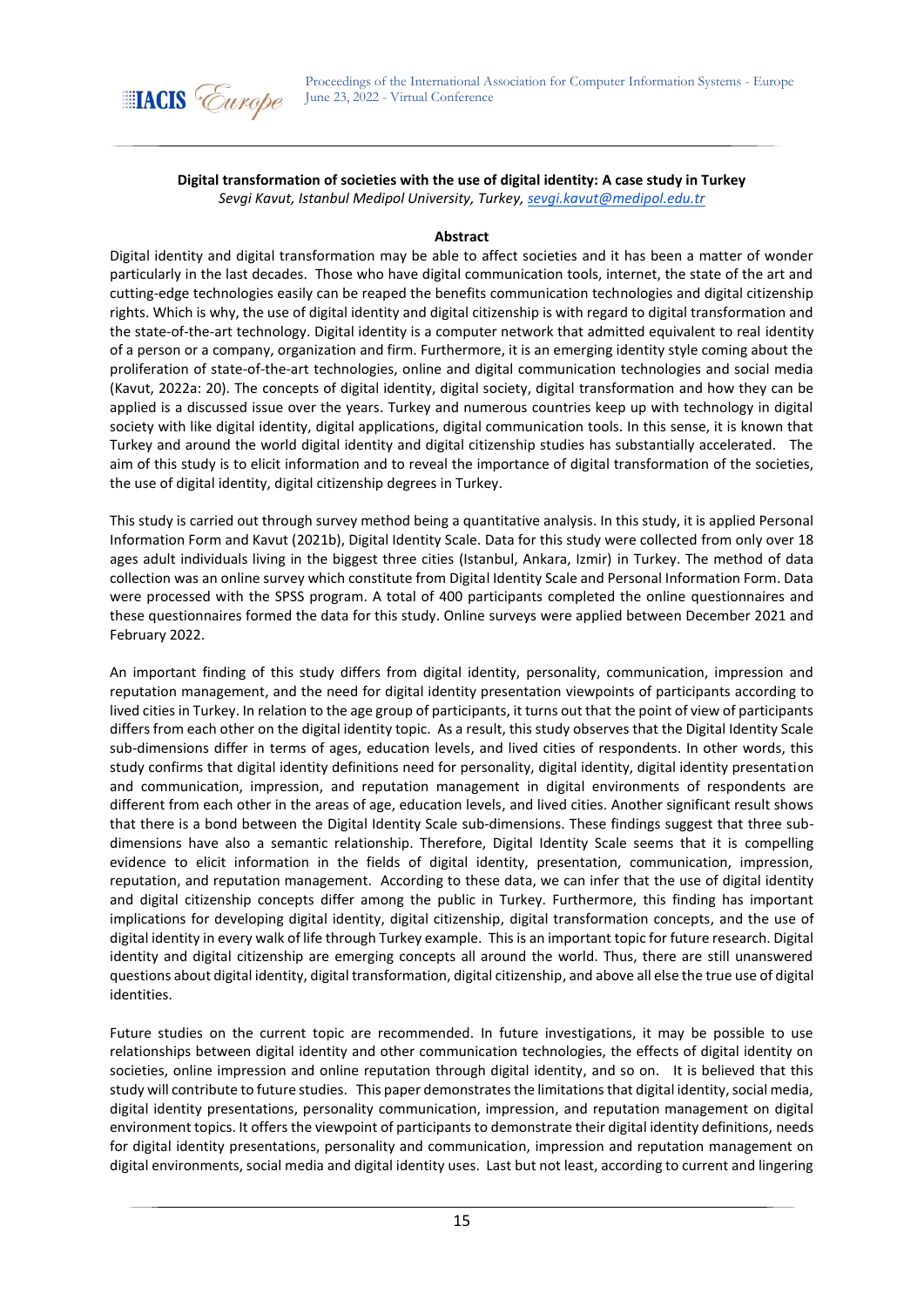

digital identity studies, we can indicate that digital identity is likely substantially changing both societies and countries in the following years.

**Keywords:** digital identity, digital society, digital transformation, communication studies, digital citizenship

#### **References**

Kavut, S. (2021b). Kişilerarası İletişim Bağlamında Dijital Kimlik Algısı ve İzlenim Yönetimi Üzerine Bir Araştırma, *İstanbul Üniversitesi Sosyal Bilimler Enstitüsü Halkla İlişkiler ve Tanıtım Doktora Tezi.*

Kavut, S. (2022a). *Sosyal, Teknolojik ve Psikolojik Boyutlarıyla Dijital Kimlik,* Çizgi Kitabevi: İstanbul.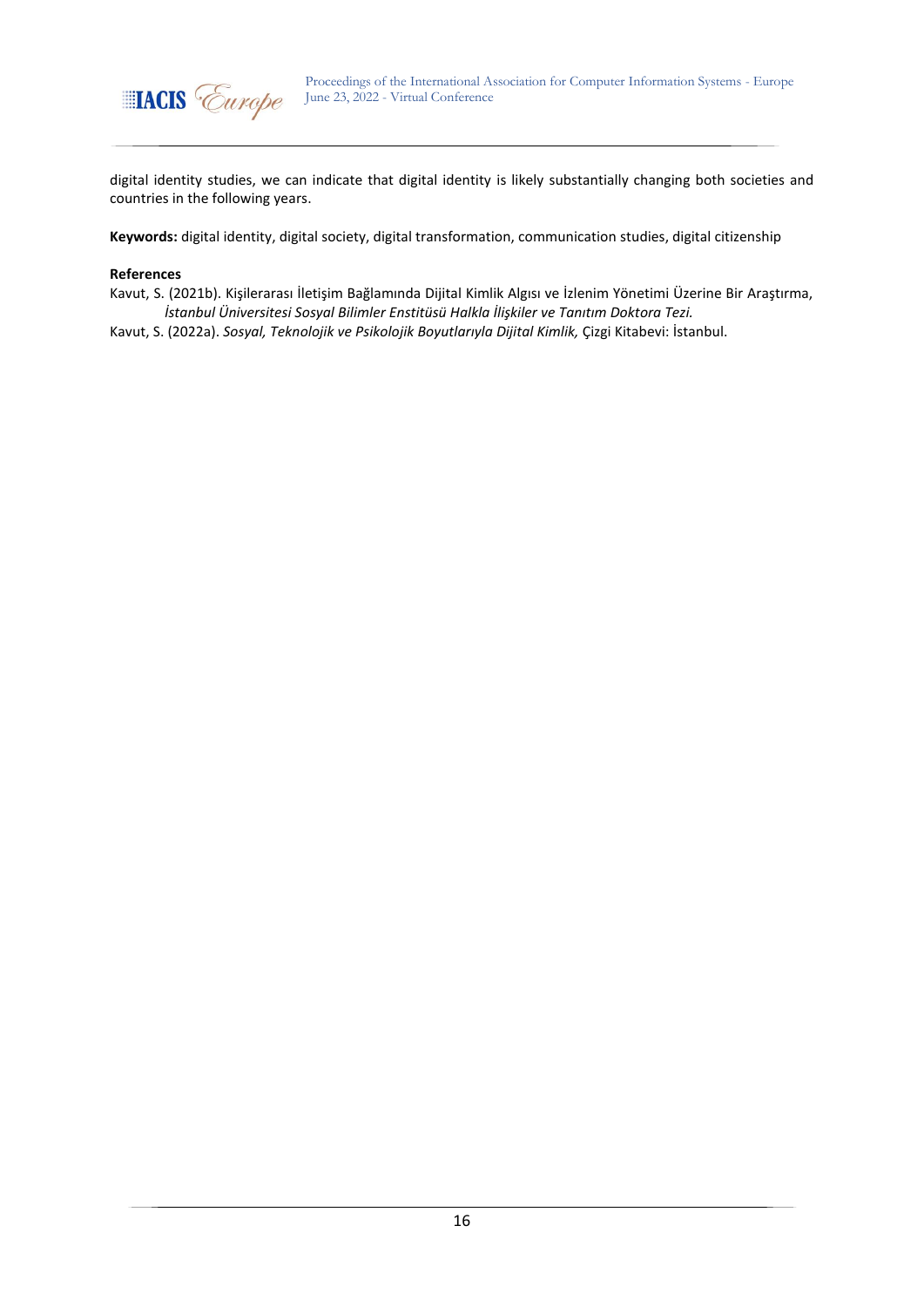

### **Women on board in Turkey: How gender-diverse boards influence firm performance?**

*Özlem Atay, Ankara University, Turkey[, ozkanli@politics.ankara.edu.tr](mailto:ozkanli@politics.ankara.edu.tr) Fatih Çetin, Niğde Ömer Halisdemir University, Turkey, [fcetin@ohu.edu.tr](mailto:fcetin@ohu.edu.tr) Elif Savaşkan, Ankara University, Turkey, [elifsavaskan@gmail.com](mailto:elifsavaskan@gmail.com)*

One of the ways to understand the activities, strategy or performance outcomes of the organizations is to explore the dynamics of the executive teams. According to Upper Echelons Theory (Hambrick & Mason, 1984), which deals with the top management teams, the executives act based on their personalized interpretations of the situations, which are shaped by their experiences, values, and personalities. Therefore, previous studies explored the relationship between firm related outcomes and personal characteristics of the executive teams such as size, age, ethnicity, educational background, gender, tenure, the share of ownership, among others. The main underlying thought for exploring these characteristics is that diversity can increase the creativity, innovation, and problem-solving ability of the work teams, and thus decision making can improve (Robinson and Dechant, 1997; Fray and Guillaume, 2007). The main purpose of this study is to explore the gender diversity in the boards of BIST 100 firms from Turkey, and test whether the firm performance differs for the diversified boards. The research sample was the firms from BIST100 (XU100, firms highest in market and transaction size) in Turkey. Blau's index of heterogeneity was used for calculating the gender diversity, Blau index can range from zero (when only one gender is represented on the board) to 0.50 (when there are equal numbers of men and women). The results indicated that the gender diversity in the boardrooms is very low, and there is no significant difference for the firm performance between somewhat diversified or homogeneous boards. All these results indicate a symbolic presentation of women in the boardrooms in the firms from BIST100.

**Keywords:** Women in boardroom, Firm performance, Turkey

- Hambrick, D. C., & Mason, P. A. (1984). Upper echelons: The organization as a reflection of its top managers. The Academy of Management Review, 9(2),193-206.
- Robinson, G. and Dechant, K. (1997) Building a Business Case for Diversity. Academy of Management Executive, 11, 21-31.
- Fray, D., & Guillaume, Y. (2007). Team diversity. In S. Clegg & J. R. Bailey (Eds.), International encyclopedia of organization studies (1510–1513). Thousand Oaks, CA: Sage.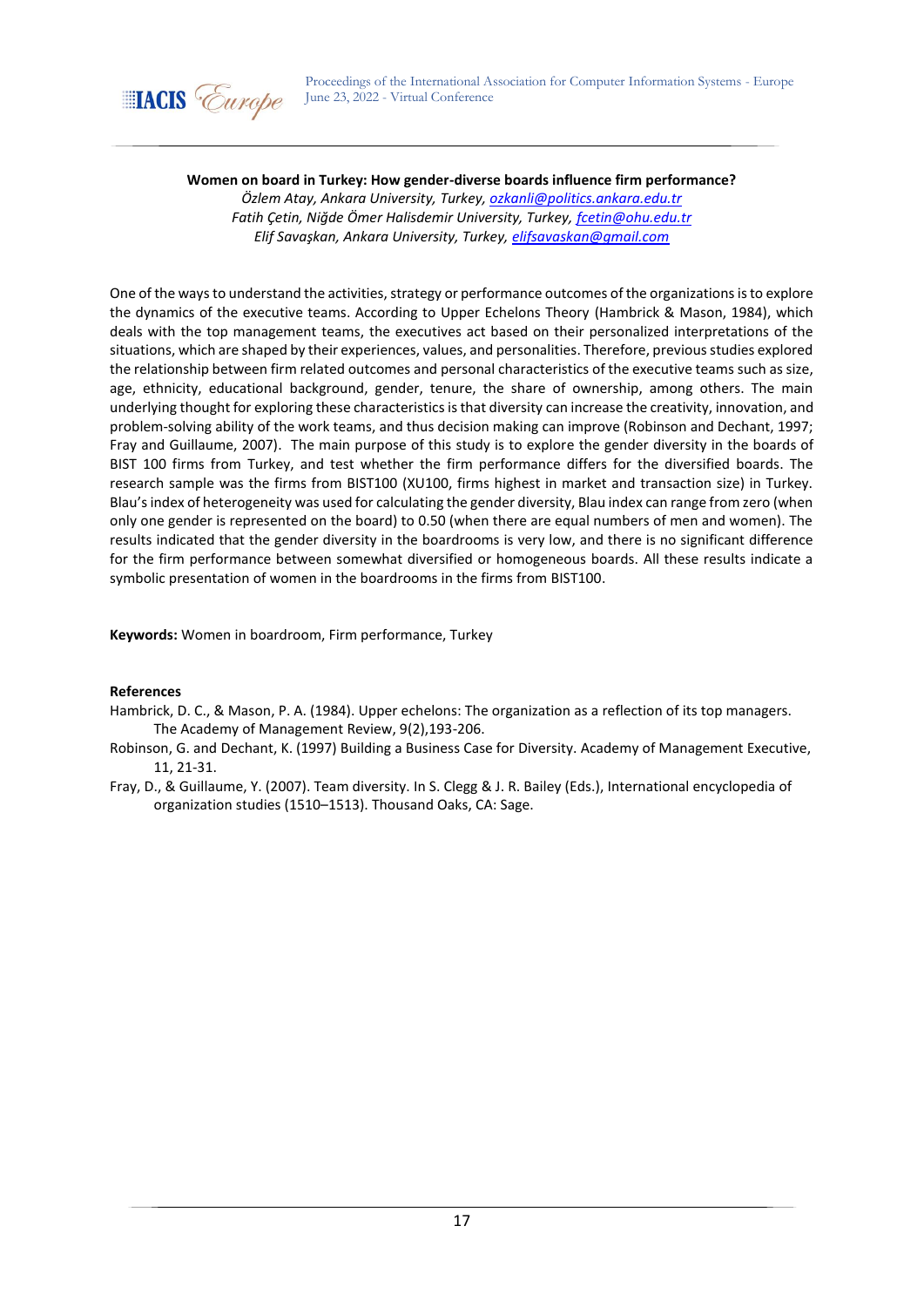

## **The importance of building trust in social media in times of crisis**

*Elżbieta Kacperska, Warsaw University of Life Science, elzbieta\_kacperska@sggw.edu.pl Katarzyna Łukasiewicz, Warsaw University of Life Science, katarzyna\_lukasiewicz@sggw.edu.pl*

### **Abstract**

Social media is now a very popular means of communication. Thanks to it you can share ideas, thoughts, and information by building virtual networks and communities. It plays a huge role in a personal life and business. Trust is the basis of our relationships. Nowadays, companies are very much in the digital transformation stage, so trust becomes extremely important. Customers need to trust e-commerce platforms; they need to be sure that by choosing the digital image of a product they will get what they ordered. Digital trust will be directly relevant in achieving economic growth. The time of crisis caused by the COVID-19 pandemic is a time of change for society as a whole and it creates the need to adapt to various arising, yet unknown situations. It is also the time of increased use of social media. The study aimed to present the importance of building digital trust in social media distressing the time of crisis. The first part of the paper pinpointed the concept of trust and social media, and the following findings presented the importance of building digital trust in social media, considering the circumstances of a crisis based on research. The world is changing, which includes information technology, and as a result, the importance of social media as communication channels is also increasing. During the current pandemic crisis, the amount of time spent browsing social media multiplies, leading to an expansion of risks correlated to excessive use of social media. Does this mean that the users are more cautious and introduce control measures? The answers to this question were provided by a survey conducted on the population of 488 respondents from Poland and Ukraine. The surveyed respondents spend a considerable bit of time using social media, and the trust built in the media varies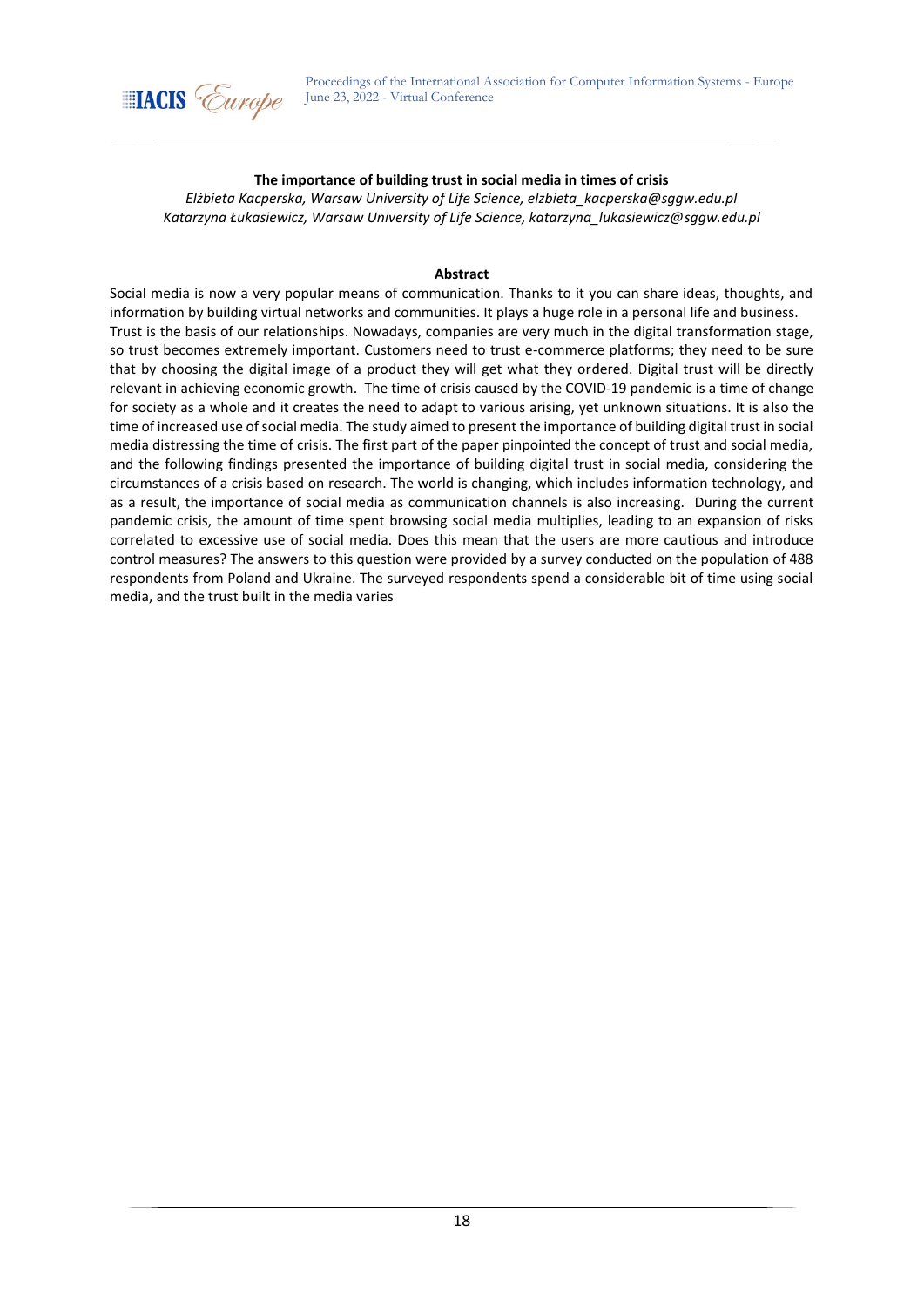

**Good thinking or gut feeling? Deliberation & intuition in traders, bankers, farmers and agricultural managers**

*Frithiof Svenson, UiT The Arctic University of Norway, Norway[, f.svenson@hs-osnabrueck.de](mailto:f.svenson@hs-osnabrueck.de) Markus Launer, Ostfalia University, Germany, [m-a.launer@ostfalia.de](mailto:m-a.launer@ostfalia.de) Fatih Çetin, Niğde Ömer Halisdemir University, Turkey, [fcetin@ohu.edu.tr](mailto:fcetin@ohu.edu.tr)*

### **Abstract**

Understanding how information consumers assess digital trust cues is crucial for any business. The prevalent viewpoint promotes a deliberate trust development approach for professionals in all industries and at all levels of organizations (people use good thinking). In this paper we use a survey to explore an alternative perspective, which holds that information processing of professionals depends both on industries and the organizational level to which they belong. Besides professionals using good thinking (deliberation), there are also professional using gut feeling (intuition) to make decisions. We compare the decision-making differences of managers working in the agriculture/farming and banking/finance industries.

The participants of this research were 628 employees (173 of them working in agriculture/farming, and 255 of them working in the banking/finance industries) from different countries worldwide. We have used the ANOVA test for determining the differences between decision-making styles across industries after homogeneity assumption has been provided. Moreover, we have explored the interactional effects of industry and position on decision-making styles. The results have indicated that employees from agriculture/farming (AF) prefer significantly less rational (Mean AF=2.79, SD=.99; Mean BF=3.12, SD=.75) but more intuitive (Mean AF=2.74, SD=.94; MeanBF=2.58, SD=.78) decision-making styles when compared to employees from banking/finance (BF) industry (F rational= 20.11, p<.01; F intuition= 3.56, p<.05). Top managers in both industries prefer significantly less rational decision-making style when compared to the middle level, first level, contributors, and selfemployed groups (F between-subjects= 6.33, p<.01); middle-level managers in both industries prefer significantly less intuitive decision-making style when compared to the top level, first level, contributors, and self-employed groups (F between-subjects= 6.33, p<.01). Furthermore, the interaction effect has presented those top managers from agriculture/farming prefer a significantly more intuitive decision-making style when compared to other groups and industries (F between-subjects= 2.49, p<.05). All these results have indicated that decision-making styles differ in these two industries and the degree of management positions.

The implications of the findings highlight that digital trust cues are evaluated depending on the preferred decision-making style and hierarchical position in the organization. Such disparities in assessing information and taking decisions cast doubt on the global applicability of digital trust systems. The ability of information system applications to adapt to the decision styles of their users will be important to the success of knowledge management and information systems in many industries and levels of the organization. Professionals in banking and well as in farming each have a distinctive decision-making style. We claim that these differences between industries in prevailing decision styles need to be recognized, and the reasons underlying them understood, in order to develop and deploy effective digital trust systems.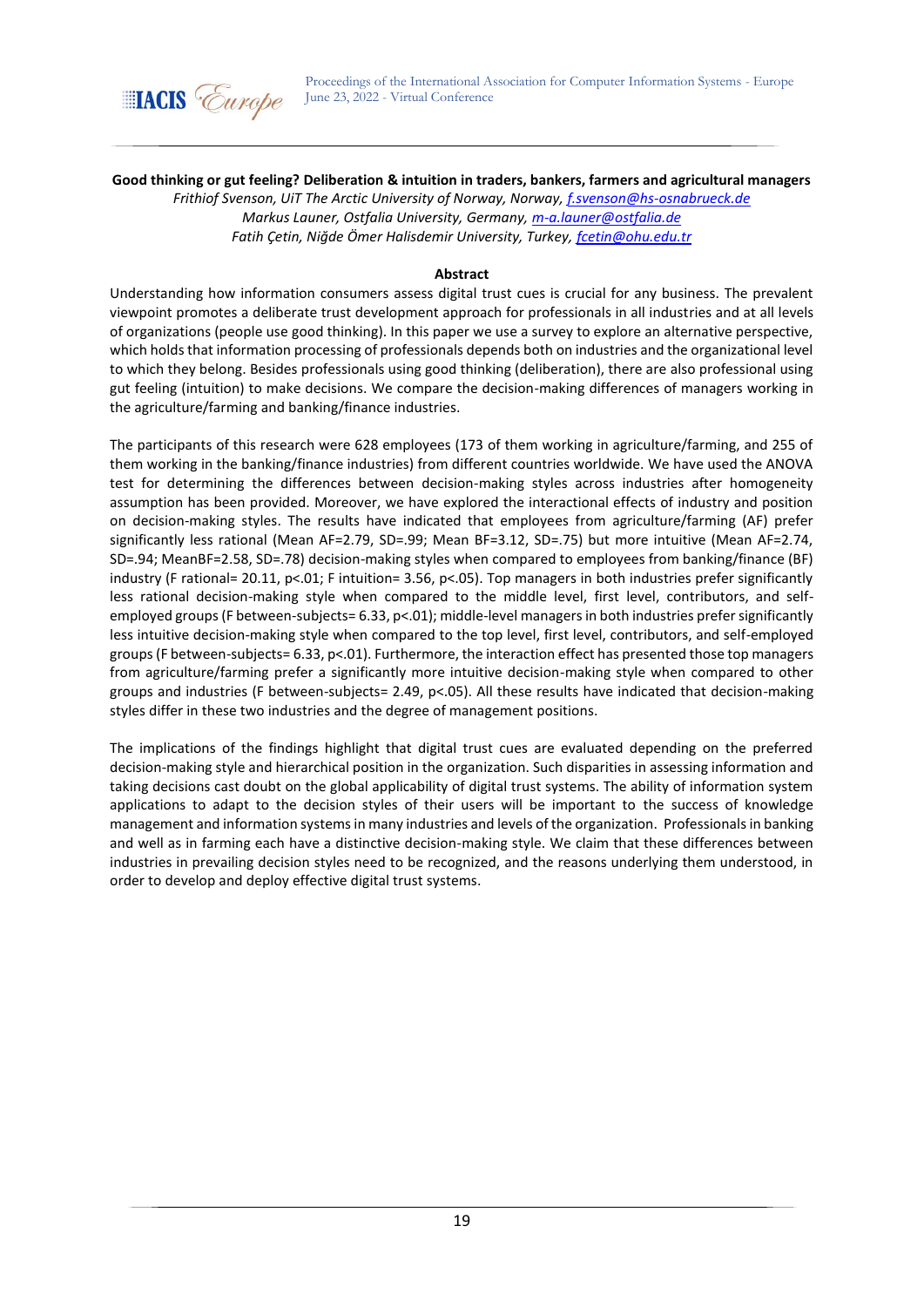

## **Cross-cultural comparison of intuition and deliberation in decision-making**

*Frithiof Svenson, UiT The Arctic University of Norway, Norway [f.svenson@hs-osnabrueck.de](mailto:f.svenson@hs-osnabrueck.de) Natalia Ermasova, Governors State University, USA, [ermasova@gmail.com](mailto:ermasova@gmail.com) Markus Launer, Ostfalia University, Germany, [m-a.launer@ostfalia.de](mailto:m-a.launer@ostfalia.de) Fatih Çetin, Niğde Ömer Halisdemir University, Turkey, [fcetin@ohu.edu.tr](mailto:fcetin@ohu.edu.tr)*

### **Abstract**

Internationalization necessitates an understanding of how managers make decisions in different regions of the world, as well as how computer-based information systems can aid decision-making. Besides using good thinking (deliberation), there is increased attention to people using gut feeling (intuition) to make decisions. We compare the decision-making differences of managers working in different industries in China, Philippines, Taiwan, and the USA. The participants of this research were 1233 employees from four different countries. We have used the ANOVA test for determining the differences between decision-making styles across industries after homogeneity assumption has been provided.

The following hypotheses were formulated based on the cross-cultural business literature:

- H1: Individuals in countries with collective orientation national culture (Taiwan and China) have a higher mean for rational decision making than countries with individual-oriented culture (the USA and Philippines).
- H2: Individuals in countries with collective orientation economic ideology (Philippines and China) have a higher mean for intuitive decision making than countries with individual orientation economic ideology culture (the USA and Taiwan).
- H3: Individuals in countries with higher Individualism score (the USA and Philippines) will have higher scores of Rational thinking public sector than countries with lower Individualism score (China and Taiwan).
- H4: Individuals in Eastern country (the USA) will have higher scores of Rational thinking in public and private sector than Western countries (China, Philippines and Taiwan).
- H5: Individuals in Eastern country (the USA) will have higher scores of Intuitive thinking in the private sector than in Western countries (China, Philippines, and Taiwan).
- H6: Eastern countries with Guanxi (China, Philippines, and Taiwan) have lower scores for Intuitive thinking styles than the Western countries (the USA).

The findings indicate that national culture is significant for decision-making styles. The existence of international disparities in assessing and conceiving decisions casts questions on whether information systems generally have global applicability. The ability of IT applications to adapt to the decision styles of their users will be important to the success of knowledge management and information systems in many countries and cultures. Professionals in the public and the private sector each have a distinctive decision-making style in different cultures. We claim that these differences between cultures in prevailing decision styles need to be recognized, and the reasons underlying them understood, in order to develop and deploy effective information systems across sectors.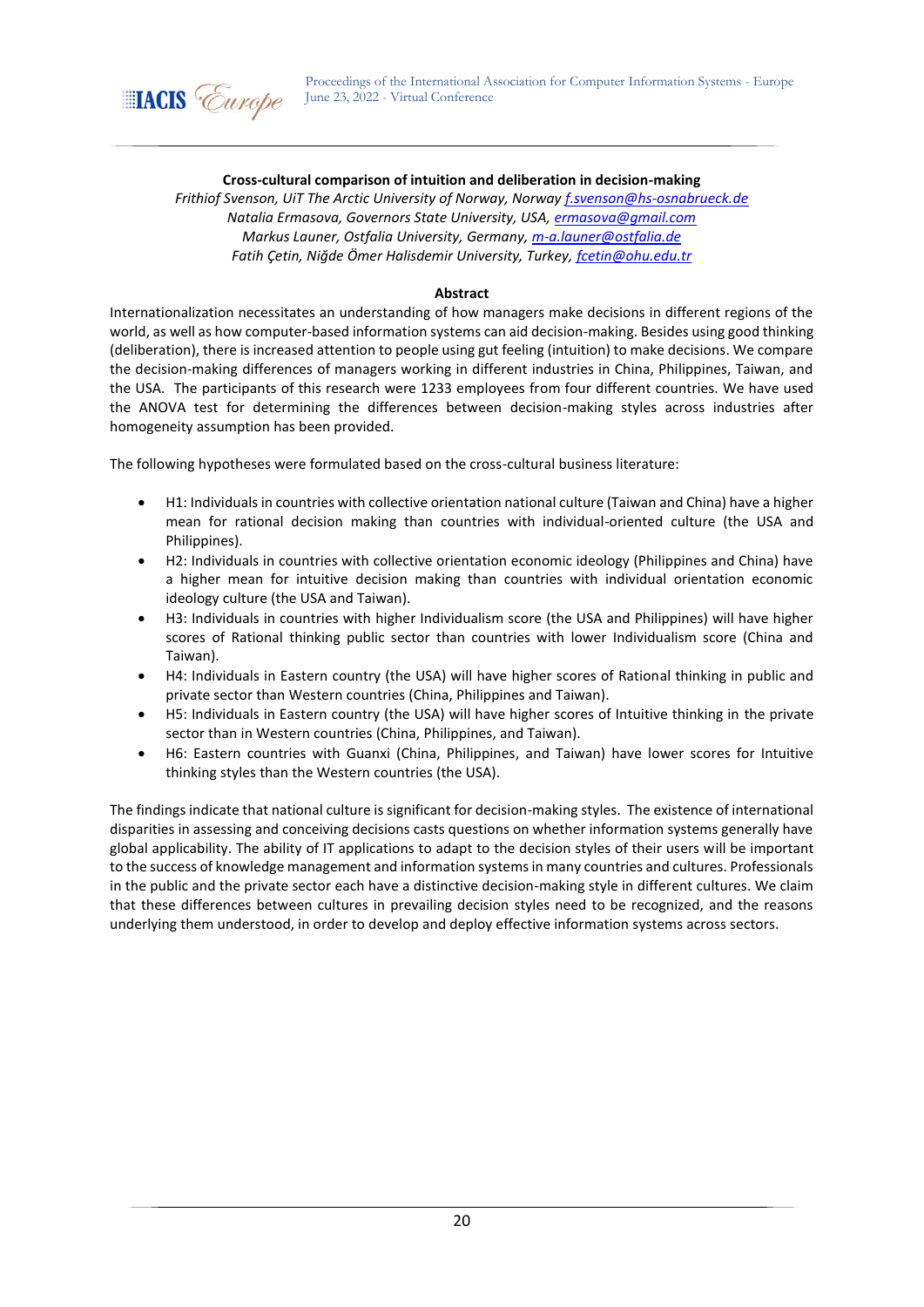

#### **The Internet use by students: A research results**

*Agnieszka Tul- Krzyszczuk, Warsaw University of Life Sciences, Institute of Management, Poland,*  agnieszka tul krzyszczuk@sggw.edu.pl

*Barbara Wyrzykowska, Warsaw University of Life Sciences, Institute of Management, Poland,*  [barbara\\_wyrzykowska@sggw.edu.pl](mailto:barbara_wyrzykowska@sggw.edu.pl)

*Jerzy Gębski, Warsaw University of Life Sciences, Institute of Human Nutrition Sciences, Poland,*  [jerzy\\_gebski@sggw.edu.pl](mailto:jerzy_gebski@sggw.edu.pl)

#### **Abstract**

With the spread of the Internet we are witnessing a rapid development of information and communication technologies (ICT) and the information society in Poland. The term ICT is understood as information processing technologies used in the construction of computers and media, which can transmit information over almost any distance in digital form without distortion. The Internet gives seemingly unlimited and almost instant access to the necessary information and services, which is an unquestionable achievement of our civilization, radically accelerating the process of acquiring, collecting and verifying knowledge. Progressing digitalization stimulates changes in many areas of the economy, including the service sector and customer behavioral changes. These processes are compounded by the growing popularity of social media coupled with the proliferation of smartphones (Carr, 2011). Especially during the COVID-19 pandemic, has been observed a significant increase in interest in ICT solutions, both in Poland and other countries. The aim of the study was to answer the question how often and which services offered by the Internet are most commonly used by students? The online survey (Forms application, Microsoft 365) was used to collect data. The selection of the research sample was purposeful. The study involved 312 first-year students at WULS-SGGW in Warsaw who had the student status, had access to the internet and used the internet. Based on factors analysis taking into account students' online behavior and the tools used for this purpose, factors were extracted and used to define homogeneous clusters. From the point of view of service providers, the analysis of market segments is one of the most important factors for identifying the target market for products or services. The segmentation analysis is also very important for creating a concept of how the business will operate in the future, thus ensuring the highest profitability. However, while in the literature you can find a lot of information on the widely understood characteristics of the e-purchaser of tangible products, the e-purchaser of services is little known. From the conducted survey emerges a picture of students who very actively and extensively use the Internet in their daily lives. It can be concluded that the surveyed students belong to the new generation of digital natives, i.e. they are people born and raised in the environment of digital technology (computers, Internet, mobile phones). They use the Internet several times a day, both for entertainment (listening to music, downloading games, and films) and for communication purposes (using social networking sites, using e-mail). However, they use the Internet less frequently for practical purposes (using electronic banking, searching for information about goods or services, searching for health-related information, purchasing goods and services, checking weather services, maps, currency exchange rates, etc.) or educational purposes (e-learning, searching for information from newspapers or magazines online, public offices and institutions).

**Keywords:** Internet, online services, students, segmentation

### **Reference**

1. Carr, N. (2011). The Shallows: What the Internet Is Doing to Our Brains. New York–London: W.W. Norton & Company.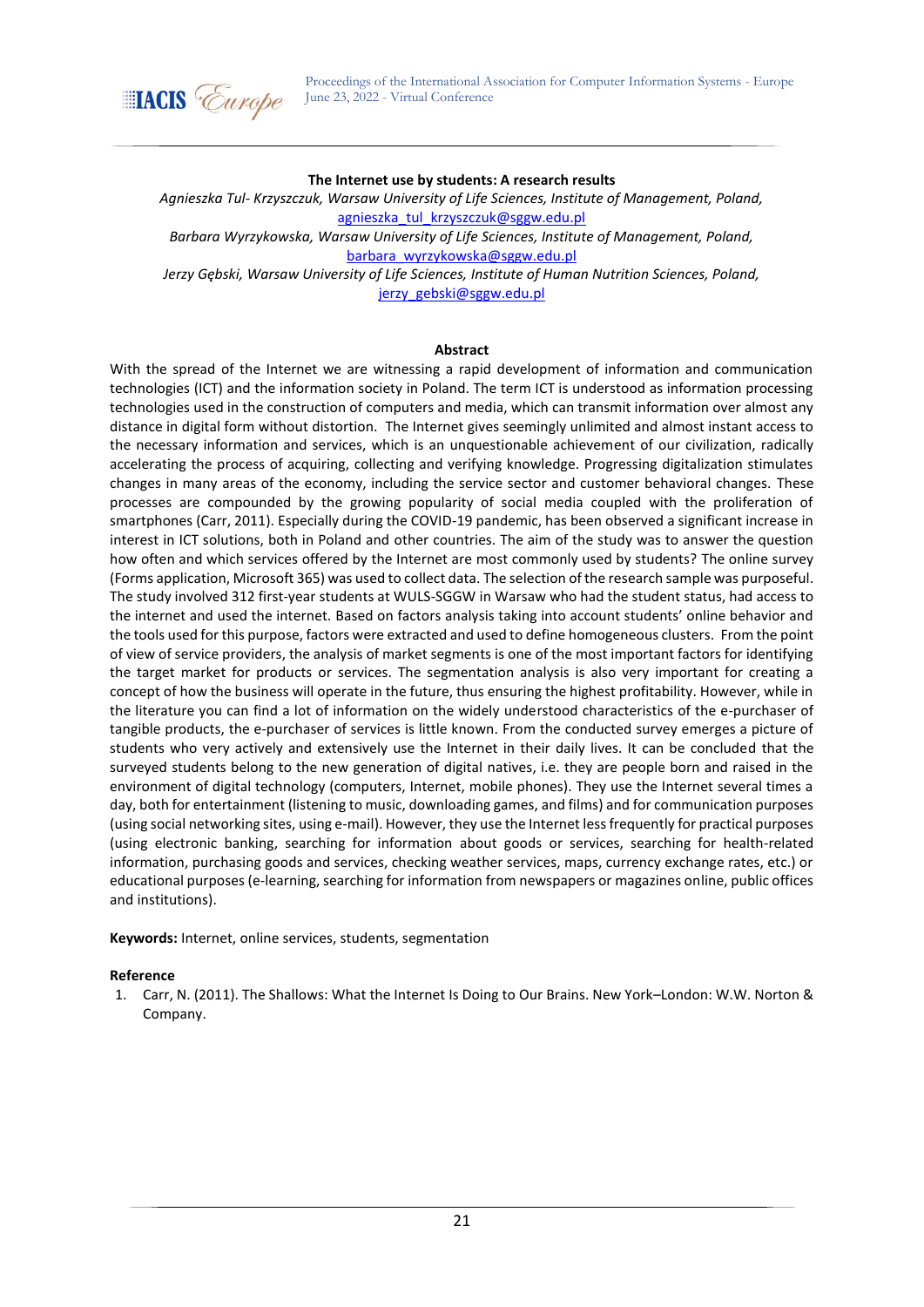

#### **Women's Empowerment Pioneered by Women-led Businesses: A South-East Asian Perspective on Feminist Economics**

*Jessica Espinoza, University of Siegen, Germany, [essica.espinoza.t@gmail.com](mailto:jessica.espinoza.t@gmail.com) Salome Svanadze, Ilia State University, Georgia, [salome.svanadze.1@iliauni.edu.ge](mailto:salome.svanadze.1@iliauni.edu.ge)*

### **Abstract**

Anchored in the gender and development (GAD) and women's entrepreneurship literature, our study investigates the transformative potential of women-led business innovation and gender lens investing in the Southeast Asian context. We chose a case study approach focusing on five women-led, growthoriented, local small and medium-sized enterprises (SMEs) across different economic sectors who have received investments from a gender lens investment fund. These include an innovative hospital, an accounting firm, an organic food company, a mineral cosmetics retailer, and an artisanal bread and pastries producer. Drawing on Naila Kabeer's (1999, 2001) conceptualization of women's economic empowerment as well as the four dimensions of power framework proposed by Paola Pereznieto and Georgia Taylor (2014), we explore how gender-transformative change takes place and develops at the level of individual women-led SMEs as well as the role intentionality of investors plays in promoting gender equality outcomes. We further examine how this gender-transformative change affects and is affected by the broader context of entrepreneurship. To this end, we build on the "5M" gender-aware framework for women's entrepreneurship proposed by Candida Brush, Anne de Bruin and Friederike Welter (2009), which draws on institutional theory and adds "motherhood" and "meso/macro environment" to the classical "3M" framework of "market", "money", and "management". We find that women-led SMEs can play a crucial role in promoting women's empowerment and contribute to broader gender-transformative change. Our case studies reveal how women entrepreneurs create innovative and gender-transformative businesses where pay equity, gender-diverse leadership and feminist values are at the core of corporate culture. We investigate challenges and opportunities at the intersection of business innovation and societal challenges including gender-based violence, social norms and unpaid care work. This is the first study of its kind providing a rich analysis of how women entrepreneurs build companies from a feminist perspective and the role of gender lens investing to grow such companies with the dual goal of business success and gender equality outcomes. With this paper, we aim to contribute to theory building in the field of entrepreneurship from a feminist perspective as well as to inform emerging gender lens investing practice.

**Keywords:** women entrepreneurs, social norms, pay equity, gender lens investing, dimensions of power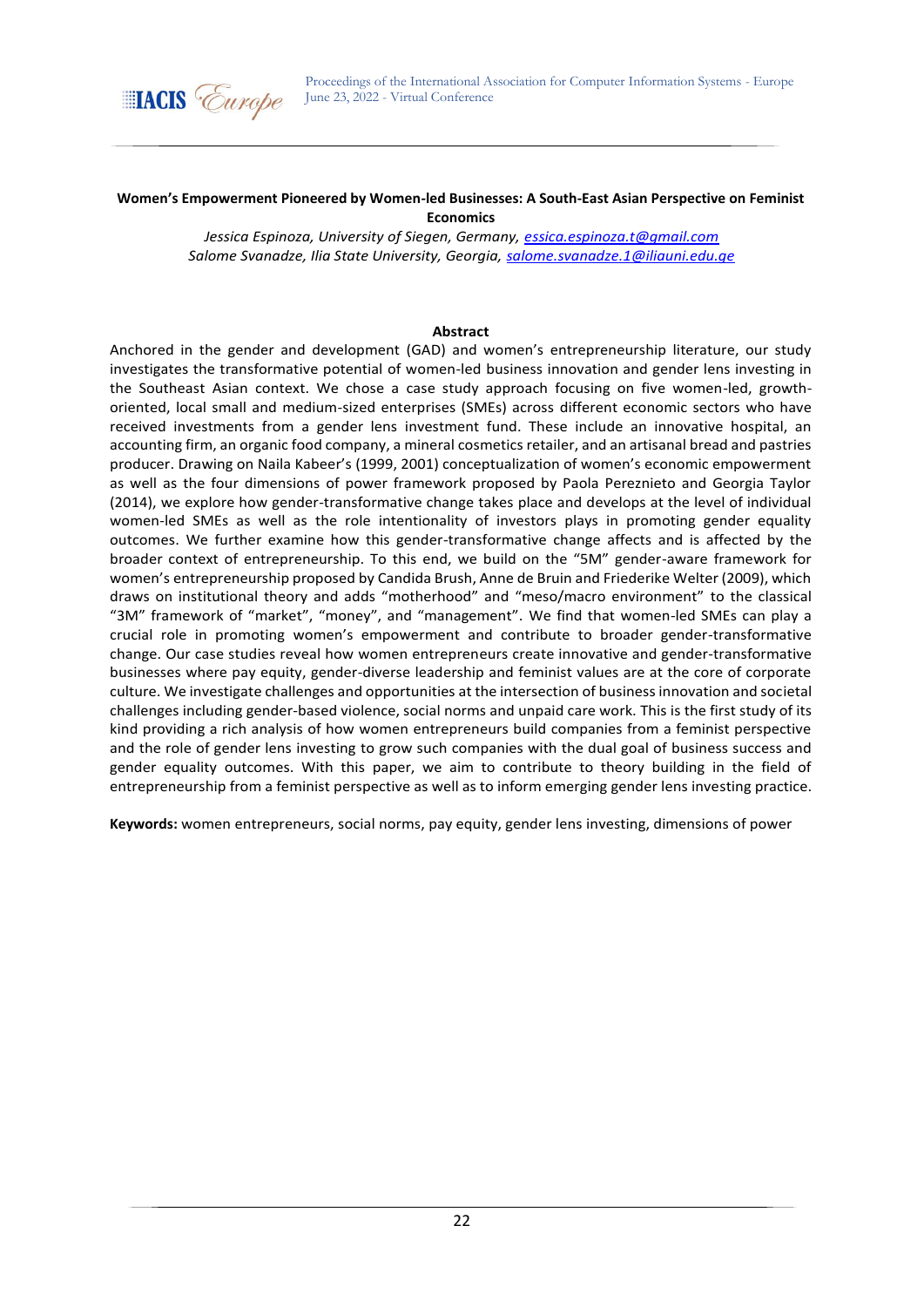

## **Exploring ICT adoption for sustainability: A replication study** *Ewa Ziemba, University of Economics in Katowice, Poland*

#### **Abstract**

Information-communication technologies (ICT) can play a significant role in bridging economic and social divide, and achieving economic, social, and human development (Cortés & Navarro, 2011; Niebel, 2018). ICT can support economic growth and innovation creations, enhance the decision-making quality, increase demand and reduce costs, boost employment and regional development, as well as alleviate poverty (Jurado-González & Gómez-Barroso, 2016). ICT is also anticipated to have a substantial impact on education and healthcare opportunities, cultural creativity, social integration of individuals with diverse cultural backgrounds, transparency and responsiveness of government units, democratic participation of citizens, human progress, social welfare, and well-being (Palvia, Baqir, & Nemati, 2018). Generally, all these possibilities make ICT an enabler of sustainability, i.e., ecological sustainability, economic sustainability, socio-cultural sustainability, and political sustainability (Miller, & Atkinson, 2014; Missimer, Robèrt, & Broman, 2017; Ziemba, 2013). This study replicates a previous study that examined how ICT adoption in enterprises contributes to sustainability. The theoretical model of ICT adoption contribution to sustainability developed in the previous study (Ziemba, 2019) has been adapted to the changing business and technological environment. The survey questionnaires were used, and data collected from 390 enterprises in Poland were analyzed to understand the correlations between ICT adoption and sustainability.

The findings of the present study have ensured the validity and the generalizability of the previous study results (Ziemba, 2019). Furthermore, the results reiterated the efficacy of the model for the contribution of ICT adoption to sustainability. The model includes two main constructs, i.e., ICT adoption construct composed of ICT outlay, ICT culture, ICT management, ICT quality, and sustainability construct comprised of ecological, economic, sociocultural, and political sustainability. The construct of ICT adoption is shaped by 32 observed variables, whereas the sustainability construct is described by 20 observed variables. This study advances research and practice by developing and verifying the model to depict the dimensions of ICT adoption and their impact on different types of sustainability. Enterprises may find the results appealing and useful in enhancing the adoption of ICT, experiencing the full potential of ICT, and deriving various benefits from the ICT adoption. The findings can help not only enterprises but also governments develop sound ICT adoption plans for implementing the 2030 Agenda for Sustainable Development. The research sample included enterprises in Poland only. Researchers may use the developed model, approach, and methodology to do similar analyses with different sample groups in other countries. The model may be adapted for examining ICT adoption and sustainability in households and governments.

**Keywords:** sustainability, ICT adoption, sustainable development, enterprises, survey data, Poland

- Cortés, A.E., & Navarro, J.L.A. (2011). Do ICT influence economic growth and human development in European Union countries? *International Advances in Economic Research 17*(1), 28–44. <https://doi.org/10.1007/s11294-010-9289-5>
- Jurado-González, J., & Gómez-Barroso J.L. (2016). What became of the information society and development? Assessing the information society's relevance in the context of an economic crisis. *Information Technology for Development, 22*(3), 436–463.<https://doi.org/10.1080/02681102.2016.1155143>
- Miller, B., & Atkinson, R.D. (2014). Raising European productivity growth through ICT. The *Information Technology and Innovation Foundation, June*, 1–43.
- Missimer, M., Robèrt, K.H., & Broman, G. (2017). A strategic approach to social sustainability-Part 2: A principle-based definitions. *Journal of Cleaner Production, 149*(1), 42–52. <https://doi.org/10.1016/j.jclepro.2016.04.059>
- Niebel, T. (2018). ICT and economic growth Comparing developing, emerging and developed countries. *World Development, 104*, 197–211.<https://doi.org/10.1016/j.worlddev.2017.11.024>
- Palvia, P., Baqir, N., & Nemati, H. (2018). ICT for socio-economic development: A citizens' perspective. *Information & Management, 55*, 160–176[. https://doi.org/10.1016/j.im.2017.05.003](https://doi.org/10.1016/j.im.2017.05.003)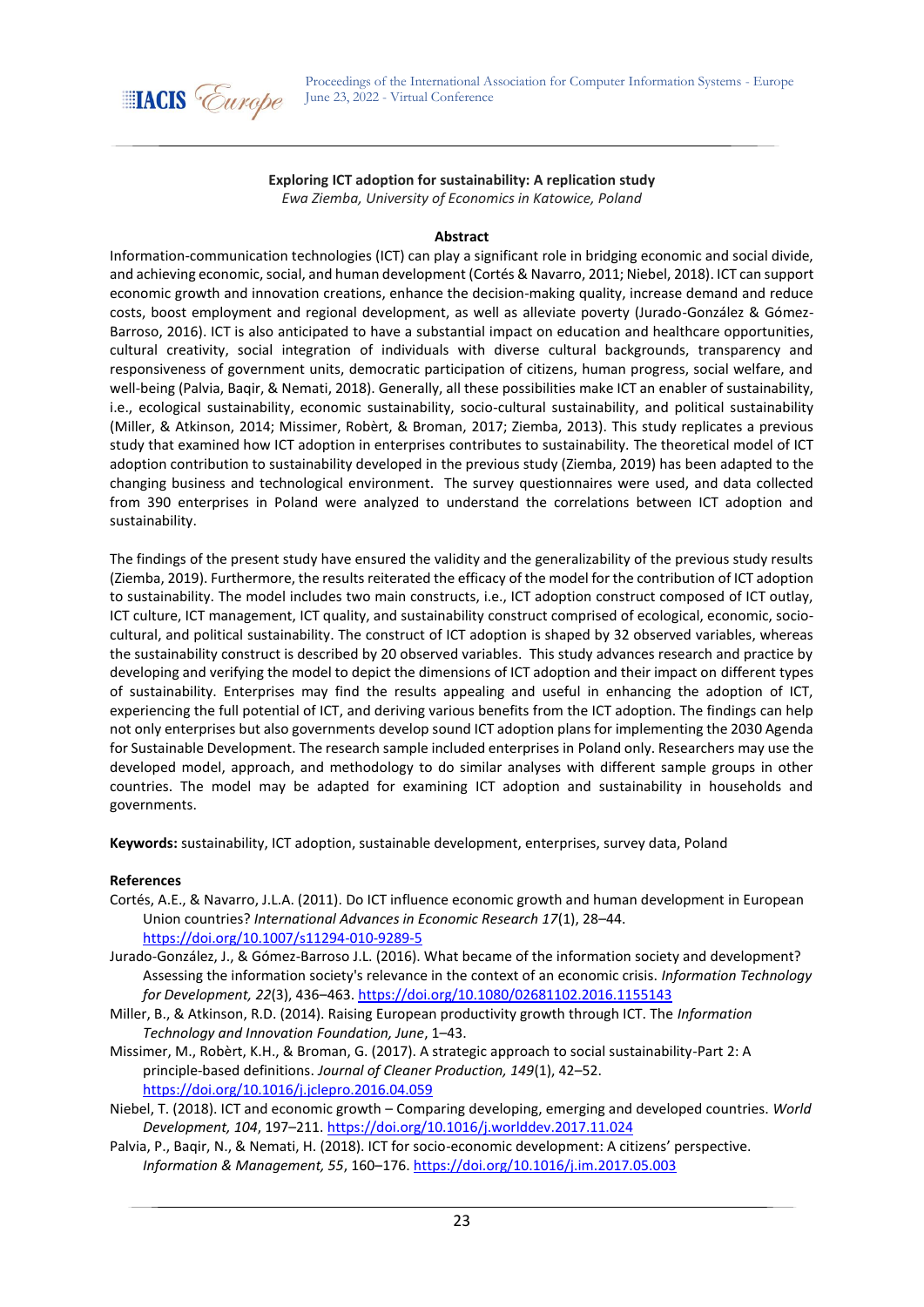

Ziemba, E. (2013). The holistic and systems approach to a sustainable information society. *Journal of Computer Information Systems*, 54(1), 106–116[. https://doi.org/10.1080/08874417.2013.11645676](https://doi.org/10.1080/08874417.2013.11645676)

Ziemba, E. (2019). The contribution of ICT adoption to the sustainable information society. *Journal of Computer Information Systems*, *59*(2), 116–126[. http://dx.doi.org/10.1080/08874417.2017.1312635](http://dx.doi.org/10.1080/08874417.2017.1312635)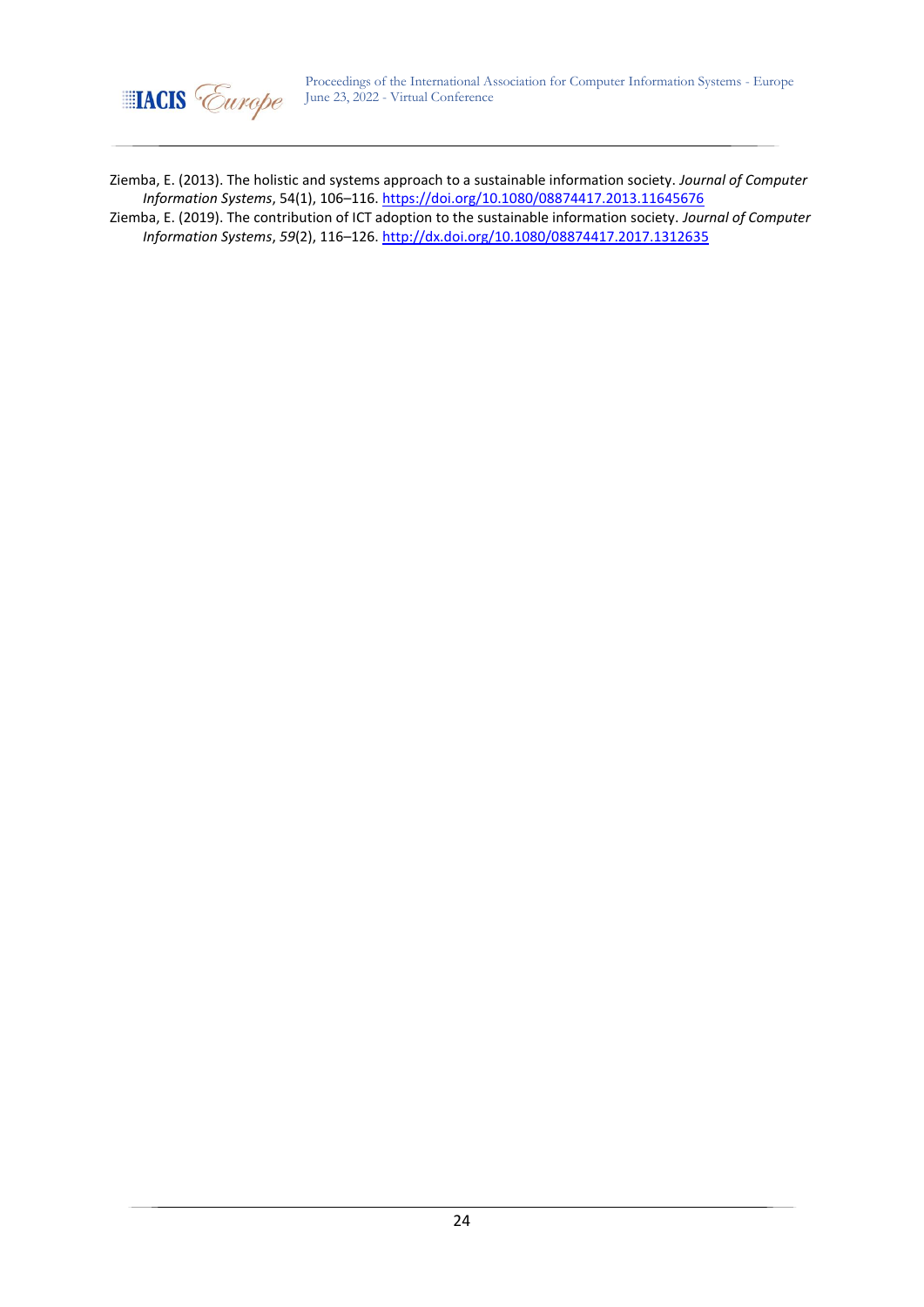

### **Big data analytics quality and firm performance**

*Jeretta Horn Nord, Oklahoma State University, USA, [jeretta.nord@okstate.edu](mailto:jeretta.nord@okstate.edu) Alex Koohang, Middle Georgia State University, USA[, alex.koohang@mga.edu](mailto:alex.koohang@mga.edu) Angelica Marotta, MIT Sloan School of Management, USA, [amarotta@mit.edu](mailto:amarotta@mit.edu)*

### **Abstract**

In this presentation, we propose a research model with eight constructs – leadership, BDA talent quality, BDA security quality, BDA privacy quality, BDA innovation, financial performance, market performance, and customer satisfaction. We then state and develop seven hypotheses to see 1) whether leadership affects BDA talent quality, 2) whether BDA talent quality affects BDA security quality, 3) whether BDA talent quality affects BDA privacy quality, 4) whether BDA talent quality affects Innovation, 5) whether innovation affects financial performance, 6) whether innovation affects market performance, and 7) whether innovation affects customer satisfaction. Collected data form from owner/executive/c-level, senior management, middle management, intermediate, and entry-level from various organizations in the USA were analyzed to test the hypotheses via path modeling using SmartPLS 3.0 software. We aim to report the preliminary results.

**Keywords:** leadership, BDA talent quality, BDA security quality, BDA privacy quality, BDA innovation, firm performance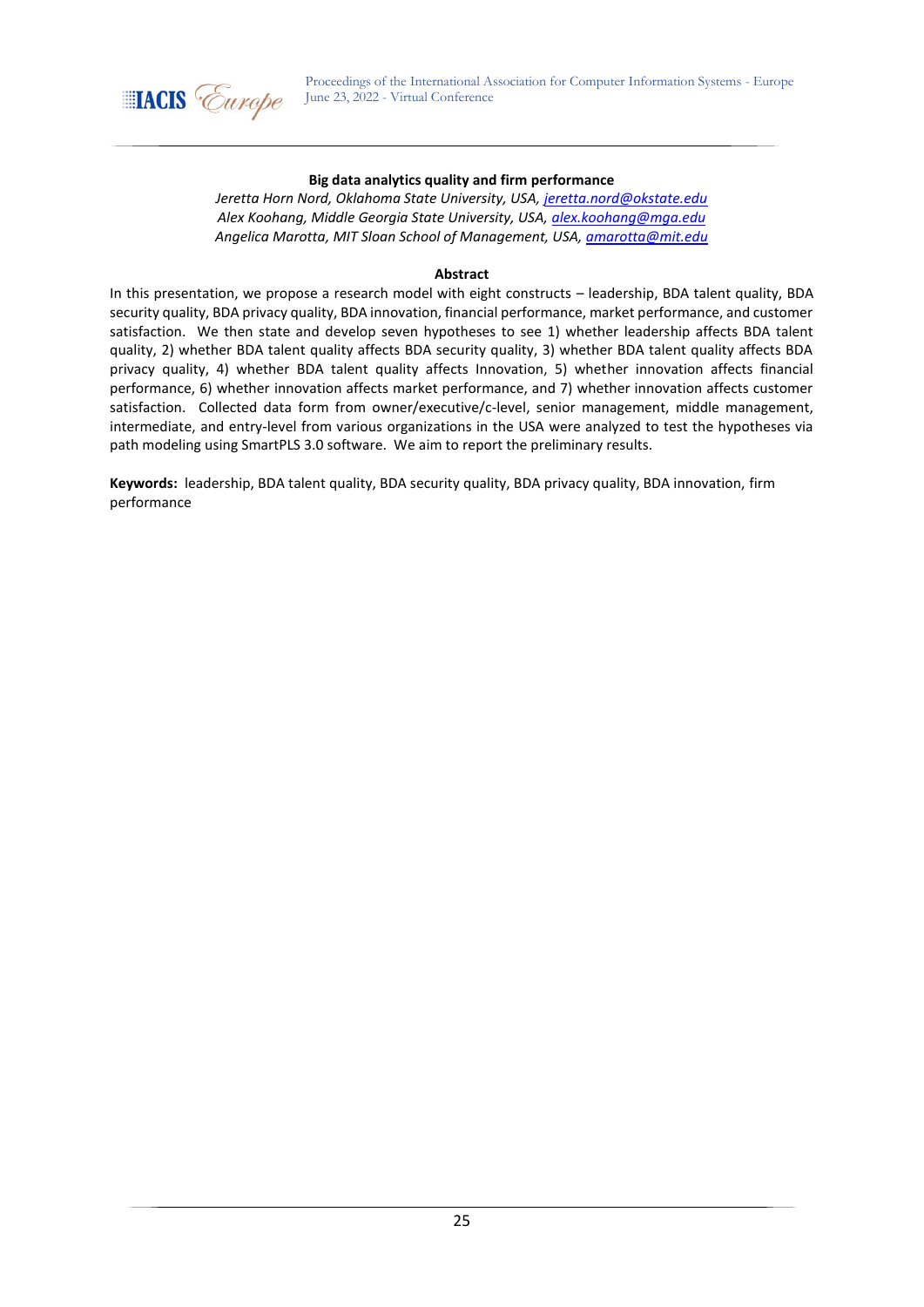

**Stress induced innovation – A study of overload and norm deviation for their effects on innovation**

*Fatih Çetin, Niğde Ömer Halisdemir University, Turkey, [fcetin@ohu.edu.tr](mailto:fcetin@ohu.edu.tr) Kuanchin Chen, Western Michigan University, US, [kc.chen@wmich.edu](mailto:kc.chen@wmich.edu) İrge Şener, Çankaya University, Turkey, [irge@cankaya.edu.tr](mailto:irge@cankaya.edu.tr) Joanna Paliszkiewicz, Warsaw University of Life Sciences, [joanna\\_paliszkiewicz@sggw.edu.pl](mailto:joanna_paliszkiewicz@sggw.edu.pl)*

### **Abstract**

Associated with several contextual or individual factors, there are inconsistent findings concerning the form of relationship between digital technology-related stressors (such as overload) and individual innovation in the organizational literature (Ren & Zhang, 2015; Karimikia, Singh, & Joseph, 2020). Digital technology-related overload in the workplace indicates an individual's subjective perception and evaluation of fulfilment of responsibilities coming from people, data, or systems that are beyond the person's capability (Langer and Saegert, 1977). Although these stressful situations predominantly associated with negative attitudinal and behavioral outcomes (Zhang et al., 2016; Yin et al., 2018; Salo et al., 2019), there can be also positive aspects based on the individual subjective perceptions and contextual features. According to coping theory (Lazarus and Folkman, 1984) individual perception of control over any stressor (i.e. technology-related overload) may lead to positive stress responses as a challenging opportunity to improve job performance (Beaudry & Pinsonneault, 2005). This response consists of two related cognitive and behavioral processes: the evaluation of the potential consequences of an event (appraisal) and the evaluation of the different actions to deal with the situation at hand (coping efforts). Within this framework, individuals may perceive digital technology-related overload as a challenging situation for innovation in the workplace. Because some studies have presented that the effects of stressors on creativity depend on the type of stress and how stress develops (Byron, Khazanchi, & Nazarian, 2010). Accordingly, in the challenging situations, individuals may perceive either positive or negative consequences of the situations and evaluate the coping options available to them. Then they specify the level of control they use and focus on efforts to deal with the situation by changing the environment (i.e. shifting barriers, pressures, procedures) or changing one's self (i.e. developing new behaviors, shifting aspirations, learning new skills). Therefore, individuals who desire and expect positive consequences in the workplace such as being innovative or successful may prefer a problem-solving approach in overload situations. These positive expectations may also motivate people to break possible social norms which prevent them to reach their desired personal outcomes. This situation can be explained by individual actions through exhibiting coping efforts to deal with the hampering social context. Even prior studies have associated norm deviance with harmful, dysfunctional, or counterproductive behaviors, the concept of positive deviance involves a departure from the norms of a referent group for the individual or organizational benefits (Spreitzer, & Sonenshein, 2004). Based on the explanations above the purpose of this paper is to study how overload inspires one to come out of his or her comfort zone to eventually actualize one's intention to innovate. Through this process of overload induced innovation we gradually narrow down the effects of overload to willingness to change, and from that to intention to innovate and to the actual innovation behavior. By doing so, our findings will clearly delineate two stages of the thought process for stress induced innovation, one that concerns about an evaluation of the consequence of change (norm deviation) by referencing one's relationship with others, and the other one that concerns about how such evaluation contributes to innovation intention. Our work adds new lights into efficacy-based coping theories by stressing the importance of how innovation decisions also require an evaluation of one's behavior in relation to others before an innovation will take place. The online questionnaire consisted of validated measurement instruments from literature was used to collect the data from employees working in the technopark organizations. The aim is to collect a total of 350 data for exploring the relations among variables by using the SmartPLS statistical program. The data gathering process is going on.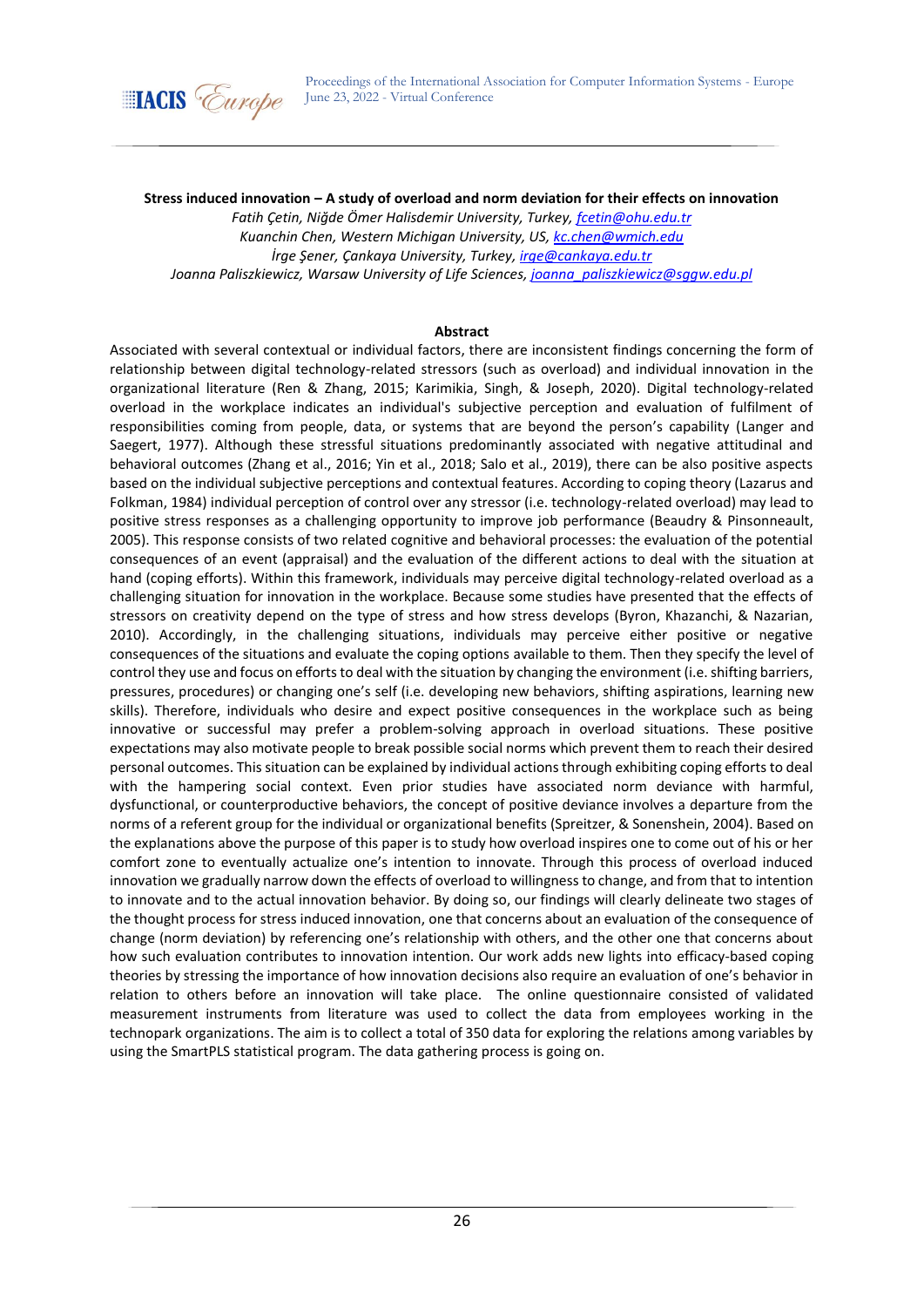

- Beaudry A and Pinsonneault A (2005) Understanding user responses to information technology: a coping model of user adaptation. MIS Quarterly 29(3), 493–524.
- Byron, K., Khazanchi, S., & Nazarian, D. (2010). The relationship between stressors and creativity: A metaanalysis examining competing theoretical models. Journal of Applied Psychology, 95(1), 201–212. <https://doi.org/10.1037/a0017868>
- Karimikia, H., Singh, H., & Joseph, D. (2021). Negative outcomes of ICT use at work : meta-analytic evidence and the role of job autonomy. Internet Research, 31(1), 159-190. doi:10.1108/INTR-09-2019-0385
- Langer, E. J., & Saegert, S. (1977). Crowding and cognitive control. Journal of Personality and Social Psychology, 35(3), 175–182.<https://doi.org/10.1037/0022-3514.35.3.175>
- Lazarus, R. S., & Folkman, S (1984). Stress, appraisal, and coping. New York: Springer.
- Ren, F. F., & Zhang, J. H. (2015). Job Stressors, Organizational Innovation Climate, and Employees' Innovative Behavior. Creativity Research Journal, 27, 16-23.<https://doi.org/10.1080/10400419.2015.992659>
- Salo, M., Pirkkalainen, H., & Koskelainen, T. (2019). Technostress and social networking services: Explaining users' concentration, sleep, identity, and social relation problems. Information Systems Journal, 29(2), 408–435.
- Spreitzer, G. M., & Sonenshein, S. (2004). Toward the construct definition of positive deviance. American Behavioral Scientist, 47(6), 828–847. https://doi.org/10.1177/0002764203260212
- Yin, P., Ou, C. X., Davison, R. M., & Wu, J. (2018). Coping with mobile technology overload in the workplace. Internet Research, 28(5), 1189–1212.
- Zhang, S., Zhao, L., Lu, Y., & Yang, J. (2016). Do you get tired of socializing? An empirical explanation of discontinuous usage behavior in social network services. Information & Management, 53(7), 904–914.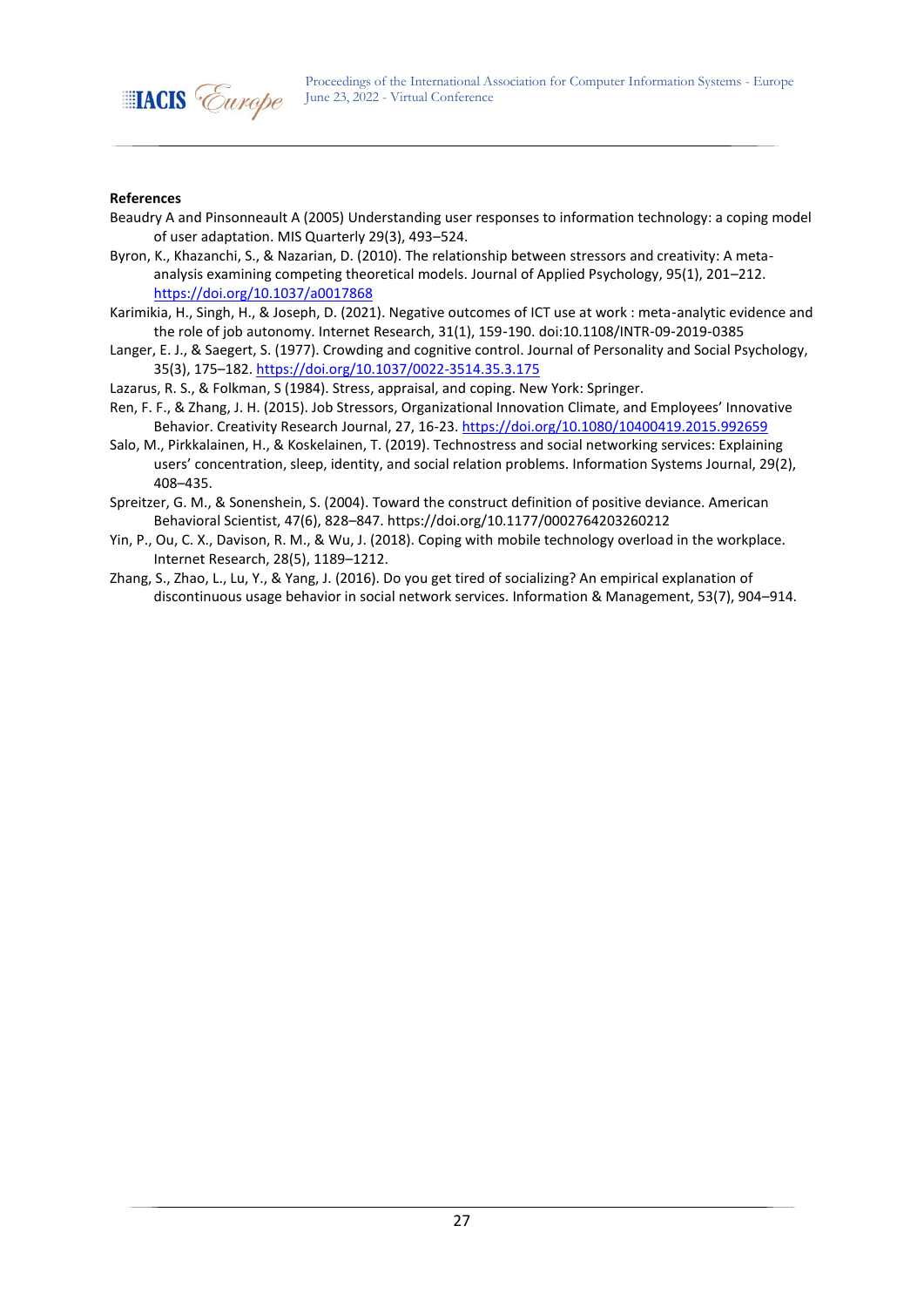

## **An investigation of the relevancy of UTAUT2 in the context of online dating APP use among young adults in Taiwan**

*Celeste See-Pui Ng, Yuan Ze University, Taiwan[, celeste@saturn.yzu.edu.tw](mailto:celeste@saturn.yzu.edu.tw) Michelle Pricillia Huwae, Yuan Ze University, Taiwan, [michellehuwae42@gmail.com](mailto:michellehuwae42@gmail.com)*

### **Purpose**

The event of COVID-19 pandemic in the past two years had somehow transformed how people find, meet, interact and maintain relationship with their potential short-term romantic and/or long-term committed partners. Driven by the movement restriction order and social-distancing measures issued by the government, many people are forced to stay at home and/or work from home. This had created a lot of barriers to social interactions and loneliness to many young adults. To counteract this negative effect, many young adults started to use various online dating apps; and online dating apps started to gain more popularity in our current society. In light of this new phenomenon in dating, this study intended to examine the factors affecting the use of online dating app. In order to achieve this, this study adopted the unified theory of acceptance and use of technology (UTAUT2), using six constructs and two moderator effects. Specifically, the study seeks to discover whether performance expectancy, effort expectancy, social influence, hedonic motivation, price value, and habit influence users' decision to accept and use a dating app. This study is relevant to the researchers and practitioners as no prior study has examined the phenomenon of online dating apps using UTAUT2; this allows us to provide insights from a completely new angle, based on the model and helpful implications for future research. The factors that influence users to use dating apps have been studied in several studies, including trust [1] [2], perceived norm [1], and hedonic motivation [1] [2] [3]; however, no comprehensive study has been conducted on user acceptance and participation of online dating app, using the UTAUT2. A better understanding of user participation in online dating app is considered necessary [1] to determine the success of online dating apps, and to benefit online dating app developers and providers to improve their services to attract and provide better services to more users.

### **The basis of the study**

Online survey, using Google Form and the service of drsurveydone.com [4], was conducted in Taiwan. A total of 437 valid respondents were obtained in this study. This data was analysed using SmartPLS 3 [5]. Among the total respondents, 60.6% are female, while 39.4% are male. Most of the respondents (45.8%) in this study were aged below 20 years old, followed by 42.6% of the respondents with the age range of 25-40, and 11.7% over 40 years old. About 77.3% of the respondents have prior experience with online dating app. Fifty-one percent of them use at least one online dating app; 23.6% of them use at least two online dating apps. Findings from our data analysis showed that both hedonic motivation, and habit significantly affect the user intentions to use online dating apps. In contrast, other factors such as performance expectancy, effort expectancy, social influence, and price value provided no supporting evidence for the hypotheses tested in this study. Furthermore, multi-group analyses were also conducted to determine if the moderator variables (i.e., gender and experience) had the potential to influence the model's relationships [6]. We found that most of the moderator effect of gender were insignificant except for the relationship between habit and behavioural intention. Similarly, most of the moderator effect of experience were insignificant except for the relationship between habit and the number of apps used.

### **Implications**

Habit and hedonic motivation were found to be important factors in explaining online dating app use; thus, app developers shall plan for more customer loyalty programs for their apps so that their users will get entertained, committed, and attached to their apps. The gender moderator was largely insignificant for most relationships. This implied that gender is less relevant as a differentiating factor. This could be due to gender equality access to IT technology, in our society and education settings since the past few decades. Similarly, experience as a moderator was also found insignificant for most relationships, which make the experience less important as a differentiating factor. This could be attributed to IT technologies pervasiveness, and users' familiarity with IT technologies usage in our modern society. Lastly, habit was found to influence the number of apps used, which was in turn found to influence the usage behaviour-this could imply that the more habits were formed from the use of the online dating app, the more dating apps the users were using.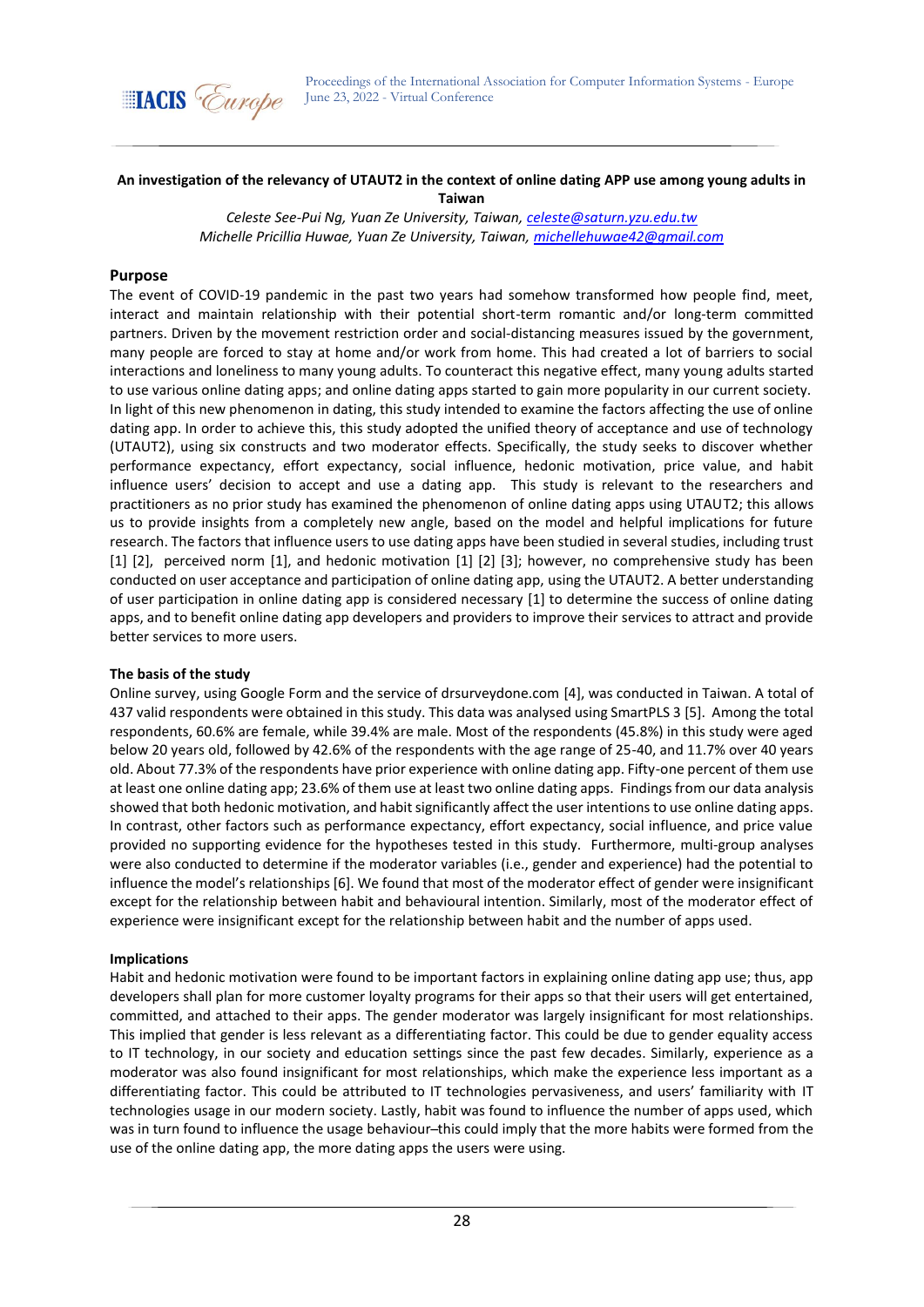

## **Conclusions**

Our findings in this study suggested that many of the UTAUT2 constructs tested were not found to be significant based our sample data. This indicated that the relevancy and validity of UTAUT2 in explaining the behavioral intention in our current settings of young adults in Taiwan, in the context of online dating app, is not evident. This suggests that more explorative studies are required in the future studies, to determine the dominant factors affecting the use of online dating app. On the hand, it is also important to investigate whether the introvert and conservative culture of the Taiwanese plays a role in undermining the significance of the factors in the UTAUT2. Thus, more cross-cultural studies are required in the future to confirm the findings here.

- 1. Chan, L.S., *Who uses dating apps? Exploring the relationships among trust, sensation-seeking, smartphone use, and the intent to use dating apps based on the integrative model.* Computers in Human Behavior, 2017. 72(2): p. 246-258.
- 2. Chakraborty, D., *Components Affecting Intention to Use Online Dating Apps in India: A Study Conducted on Smartphone Users.* Asia-Pacific Journal of Management Research and Innovation, 2019. 15(3): p. 87-96.
- 3. Wang, Y.-S., *The application of netnography to the online dating service experiences of female users.* Behaviour & Information Technology, 2020. 39(2): p. 226-240.
- 4. Drsurveydone. *Professional Academic Questionnaire Distribution Service*. 2022; Available from: [https://www.drsurveydone.com/.](https://www.drsurveydone.com/)
- 5. Ringle, C.M., Wende, Sven, & Becker, Jan-Michael., *SmartPLS 3*. 2015.
- 6. Hair Jr, J.F., et al., Partial least squares structural equation modeling (PLS-SEM): An emerging tool in business research. European business review, 2014. 26(2): p. 106-121.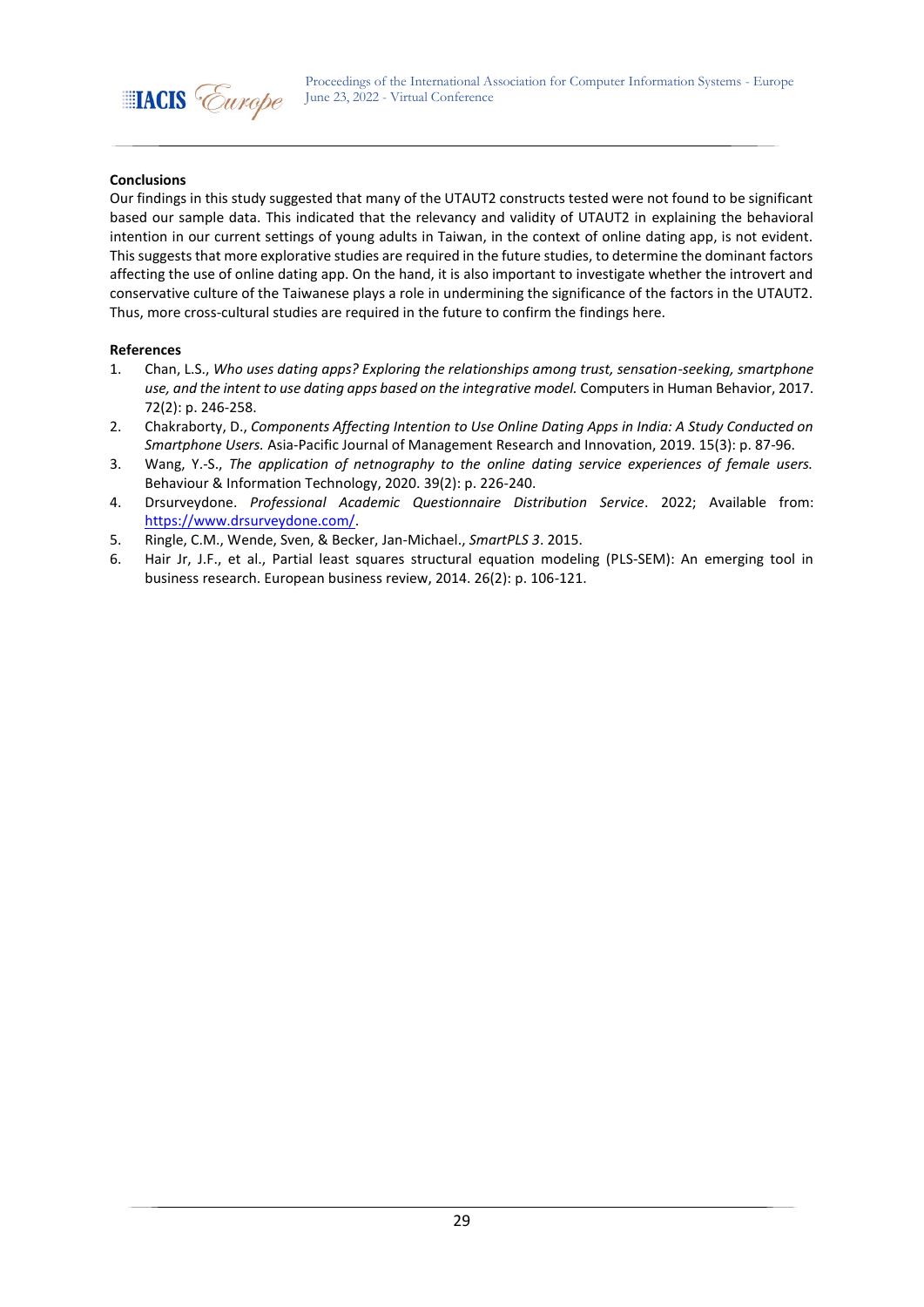

**Environmentally and socially sustainable behaviour determined by changes in the information environment** *Agnieszka Werenowska, Warsaw University of Life Science, Agnieszka\_werenowska@sggw.edu.pl*

#### **Abstract**

Supporting and promoting environmentally and socially sustainable behaviours is one of the most important topics undertaken today by scientists and politicians. In the presented research, environmentally and socially sustainable behaviours and the role of mobile applications in their creation were identified among young representatives of generation Z. The research process was conducted in 2021. The main research method was a diagnostic survey among representatives of generation Z. Analysing the results of the research, four types of factors that actively influenced the analysed behaviours were indicated. The importance of mobile applications in the implementation and promotion of environmentally and socially sustainable behaviours was also highlighted. The analysis of research conducted to date in this area has led the authors to propose a model of socially and environmentally sustainable behaviours stimulated by mobile applications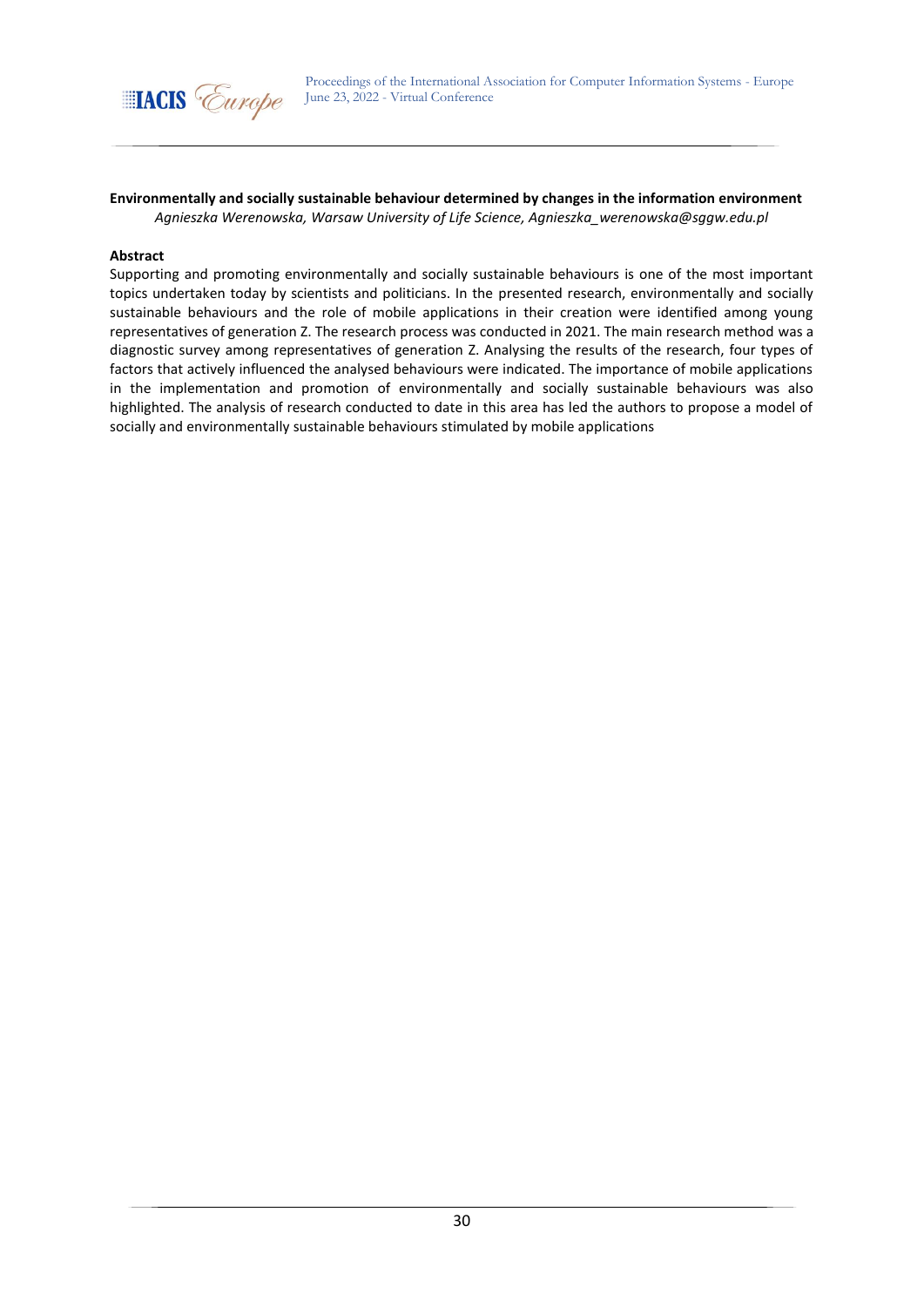

**The usage of mobile technologies in foodservices in a crisis situation – A case from Poland** *Agnieszka Tul- Krzyszczuk, Warsaw University of Life Sciences, Institute of Management, Poland, agnieszka\_tul\_krzyszczuk@sggw.edu.pl Barbara Wyrzykowska, Warsaw University of Life Sciences, Institute of Management, Poland barbara\_wyrzykowska@sggw.edu.pl Grzegorz Forysiński, POSbistro, Krakow, Poland, grzesiek@posbistro.com*

## **Abstract**

Mobile technologies are one of the key characteristics of the ongoing digitalisation process, as they are becoming ubiquitous around the world. Digital solutions are gaining ground faster. Banking and catering companies have accelerated the digitalisation of their services (Santander Bank Polska, 2021). The technological innovations and changing consumer preferences are also changing the way we use money (Bilotta N., Botti F. (eds), p. 19). The mobile technologies also play an increasingly important role in the economic and social life. They facilitate access to knowledge and enable new business models. The ability to simply connect users (e.g., suppliers and customers), regardless of their location, allows many companies to function that would not be able to reach customers in the analogue world (Digital Centre, 2021). Despite the growing importance of digital technologies in today's economy, measuring platform activity in official statistics is still insufficient. Platforms are adept at collecting and using large amounts of data about users, customers, and service providers. However, they often refuse to make their data available to independent researchers, making it difficult to publicly understand their performance and impact on the economy and society (OECD, 2021, p.6).

The primary objective of this study was to explore the users' behaviour of selected mobile applications used for the management of the foodservice establishment, including online ordering food and payments in Poland. The analysis was based on sales data provided by a provider of mobile technology aimed at foodservice companies. The study shows a change in the mechanism of customer behaviour in this market especially in a crisis situation, e.g., under the influence of the covid pandemic, economic crisis or finally in the face of the war in Ukraine. There have been relatively few attempts in the literature to combine research findings, i.e., focused on practical applications of mobile devices in the context of mobile e-commerce or mobile e-banking (Chmielarz, 2021, p. 2). There is usually no opinion on the mechanisms of using m-commerce or m-banking, especially in the food service market and in the face of crisis. This article aims to fill this gap.

The theoretical and practical implications of the findings are presented. The growing trend of innovative digital solutions facilitates communication and influences relevant consumer behaviour, also in the food service market. The development of new digital technologies contributes to the emergence of innovative business models, e.g., virtual catering establishments (dark kitches) or the introduction of new payment models, which are transforming the e-commers market worldwide. This is due to, among other things, the customer expectations and experiences, competitive pressure from FinTech providers. The globalisation and digitalisation of commerce, changing regulatory requirements and trends, savings and the desire to reduce and ultimately replace cash and cheques also have no small impact. The study can be seen as a preparatory stage for in-depth and international research on the use of these technologies. It should be noted that the research carried out in this way will make it possible to predict future trends related to the use of modern mobile technologies during the crisis, also in other areas of economic life.

**Keywords:** mobile technology, m-commerce, mobile payment, m-banking, foodservice, crisis, users' behaviour

### **References**

Bilotta N. and Botti F. (eds) (2021). *The (Near) Future of Central Bank Digital Currencies. Risks and Opportunities for the Global Economy and Society*. Bern: Peter Lang AG, International Academic Publishers.

Centrum Cyfrowe (2021). *Platformy internetowe a prawo autorskie*. licencja Creative Commons Uznanie Autorstwa 4.0., https://centrumcyfrowe.pl/wp-content/uploads/2016/12/Centrum-Cyfrowe\_pigu%C5%82ka-wiedzy\_platformy.pdf

Chmielarz W. (2020). The usage of smartphone and mobile applications from the point of view of customers in Poland. *Information*, 11, 220, 2-13; doi:10.3390/info11040220.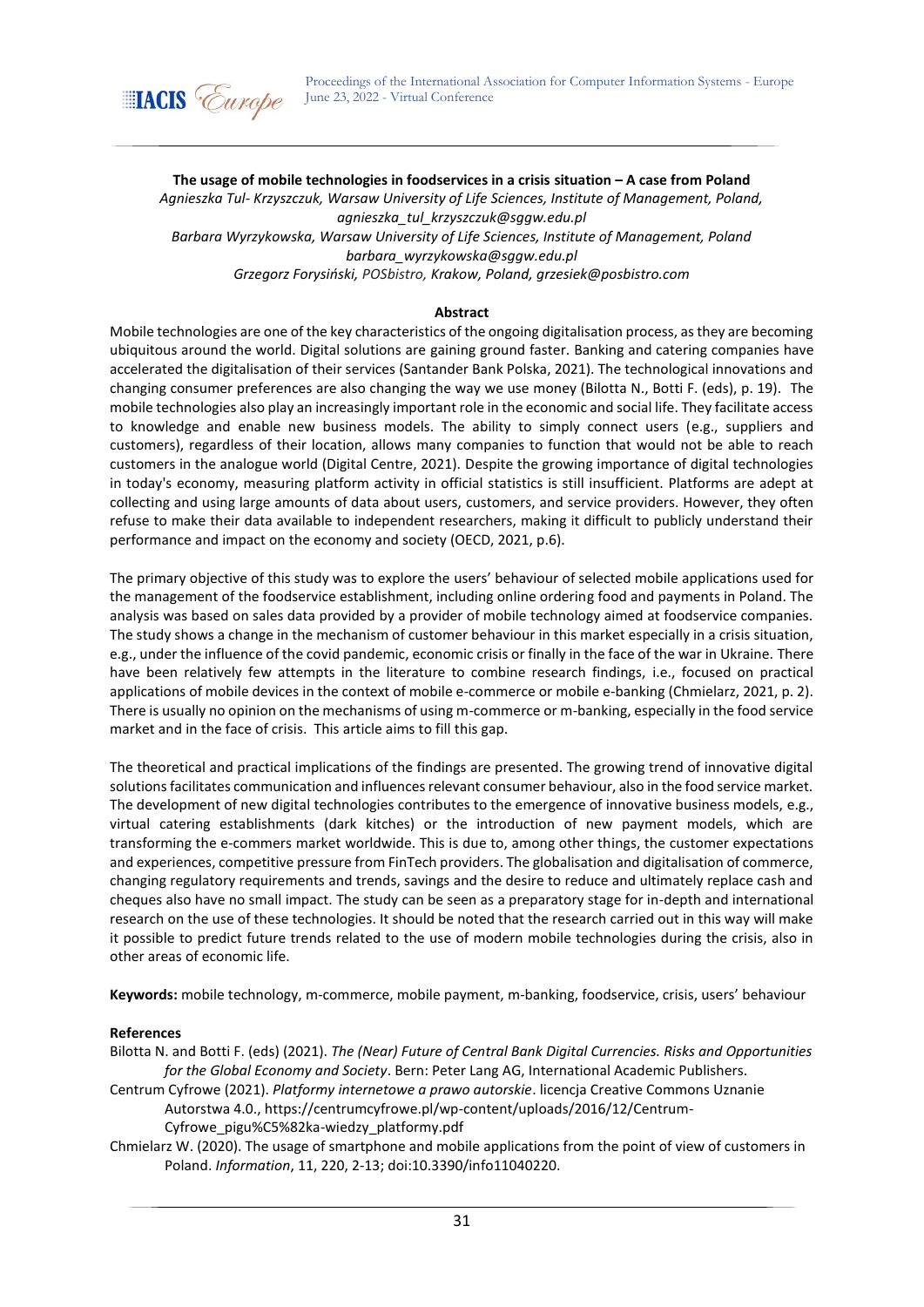

OECD (2021). *Welcome to the (digital) jungle: Measuring online platform diffusion.* Economics Department Working Papers No. 1683.

[Santander](https://alebank.pl/artykuly-autora/?authorcompany=Santander%20Bank%20Polska) Bank Polska, 2021: *Jak pandemia zmieniła bankowanie Polaków? Digitalizacja z prędkością światła i blikowanie na potęgę*. https://alebank.pl/jak-pandemia-zmienila-bankowanie-polakow-digitalizacja-zpredkoscia-swiatla-i-blikowanie-na-potege/?id=363581&catid=33333&cat2id=22869 (accessed on 11 March 2022).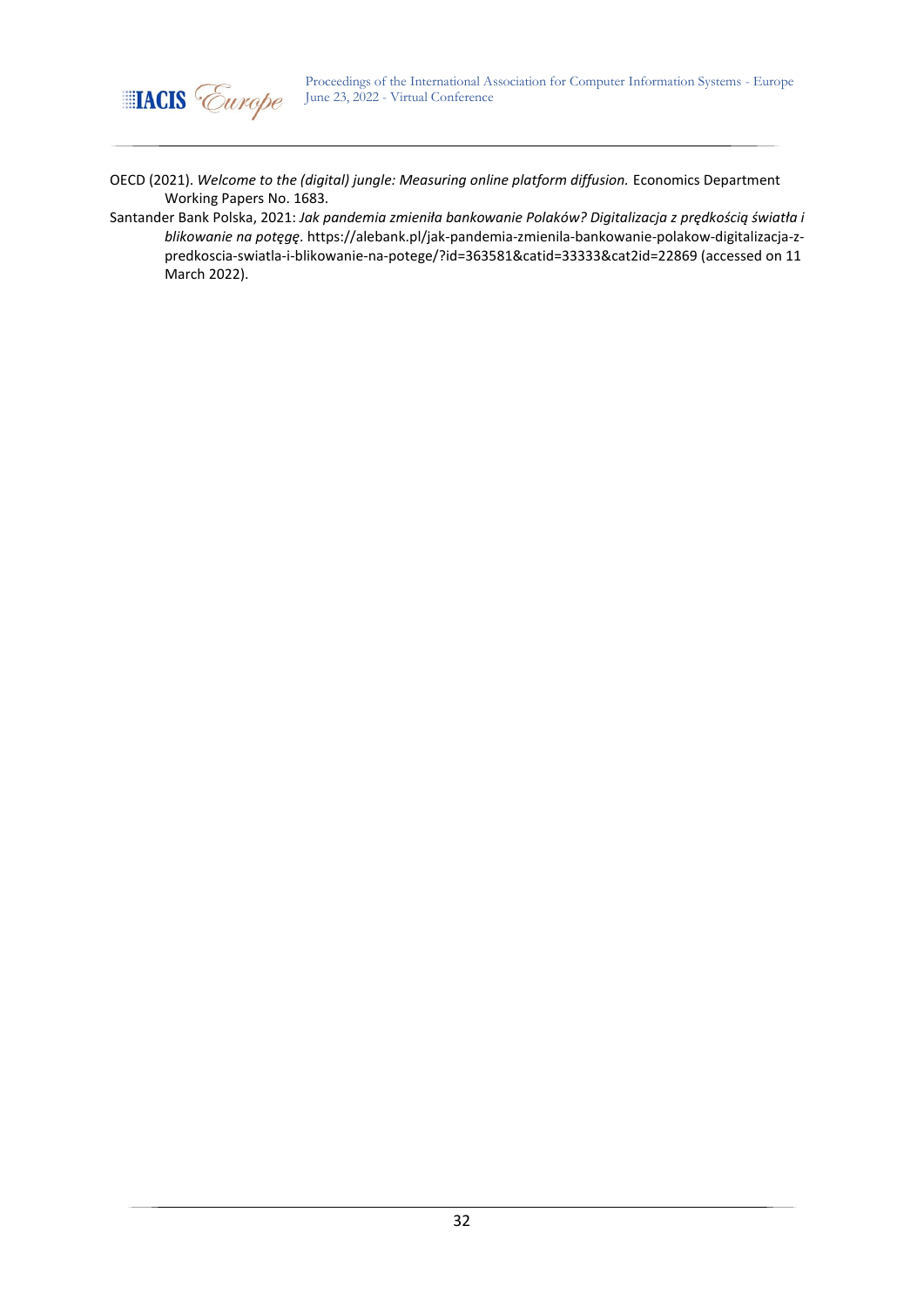

### **Purchasing behavior of seniors on the functional foods market**

*Anna Jasiulewicz, Warsaw University of Life Sciences, Institute of Management, anna\_jasiulewicz@sggw.edu.pl*

The functional foods market is developing dynamically and belongs to one of the innovative, fastest-growing sectors of the food industry, both in the country and in the world. The demand for functional foods is systematically growing. The interest in pro-health products results from the increased awareness of the relationship between nutrition and health, the increase in the incidence of civilization diseases, rising costs of health care, aging of the society and the desire to improve quality of life. The aging of the society causes an increase in the segment of seniors interested in product innovations, which should have consequences in future designed marketing innovations, and above all in the marketing communication of enterprises.

The aim of the study is to present the issues of purchasing behavior of seniors on the functional foods market, taking into account nutritional neophilia and consumer innovation as features that may determine the choice of such food. The following research hypothesis was put forward and verified on the basis of own research: functional food is eagerly purchased, first of all, by innovative seniors that demonstrate nutritional neophilia.

In the first stage, the literature was reviewed using the following databases: Web of Science, Scopus, ProQuest, Google Scholar. The review covered such issues as: functional foods concepts, the impact of consumer innovation as well as nutritional neophilia and neophobia on purchasing decisions, and seniors' attitudes towards pro-health food. Using keywords, over 65 items were initially collected, which were then subjected to a selection process. Finally, 44 publications: books and scientific papers were analyzed. In the next stage, the own study was conducted using the CAWI method. Answers to the questions were collected in December 2020. Intentional sampling was used: the questionnaire was addressed to seniors over 60 years of age. Seventy respondents took part in the survey.

The results showed that although seniors have a low knowledge of the concept of functional food, they have awareness of its impact on the body. Pro-health values are an increasingly frequent motive for choosing this type of food, thanks to which seniors can eat in healthy and rational way. Food not only satisfies hunger, but also brings health benefits, important in times of civilization diseases and an aging society.

Seniors choose large-format stores and marketplaces, and the factor determining the purchase, in addition to pro-health values, is primarily the price and the opinion of specialists. Seniors appreciate simple, wellknown and healthy products, therefore the marketplace can be a place where they buy fresh and unprocessed foods, which are naturally healthy, while in supermarkets they can choose processed products, but also in line with the trend of functionality and a healthy lifestyle. Seniors are interested in relatively cheap and recommended products with proven health-promoting properties. Therefore, the distribution activities and marketing communication of enterprises offering functional foods should take into account the places of purchase preferred by seniors and the expected features of such food.

According to seniors, the offer of pro-health products is sufficient, but there is too little information about it. It has been observed that the consumer's needs are targeted at specific nutritional information, which is to stimulate the buyer in the decision-making process. The information provided to the buyer builds the image of the product and fosters the creation of a bond with the consumer, however, this information must be objective and reliable. Therefore, the information flow should be made more attractive and improved with the use of various reliable sources in order to increase knowledge and thus acceptance of functional products.

The hypothesis that functional food is purchased primarily by senior innovators demonstrating nutritional neophilia has not been confirmed. Seniors prefer a variety of products, look for new products, and functional foods is an opportunity to satisfy curiosity, but also to try new and healthy food. However, no correlation is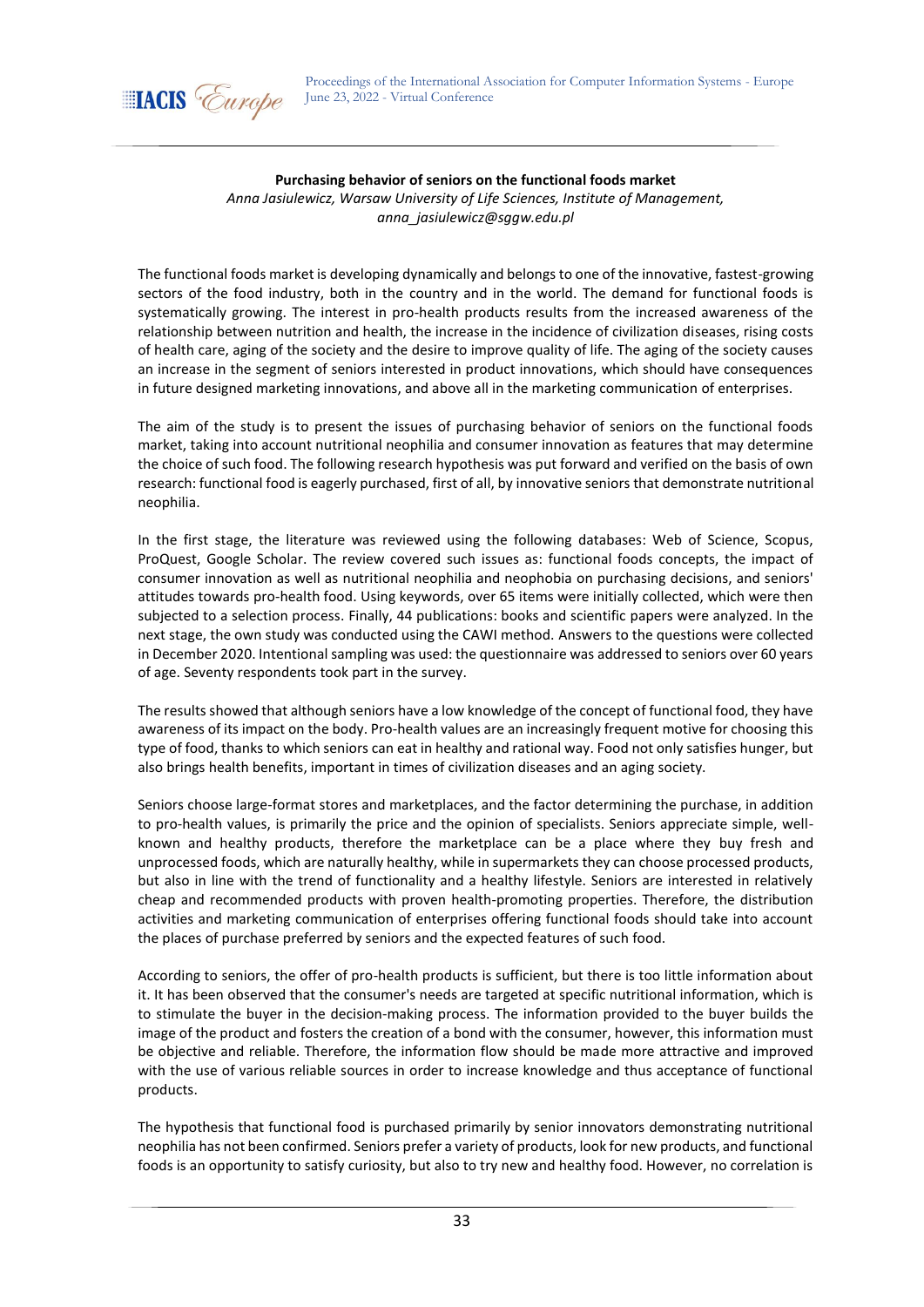

observed between the neophilic nutritional attitudes and innovativeness of the respondents and the greater frequency of purchasing functional products.

The presented theoretical considerations and the results of own research are subject to many limitations. Only selected databases were used to review the literature. The results of own research are not representative and should be treated with great caution. The analyzed research sample was small due to the difficulties in reaching the target group of elderly people, which were caused by the need to conduct the study using the online survey tool in connection with the Covid-19 pandemic that existed at that time. Seniors are a group that uses the Internet to a low degree, which meant difficulties in reaching this segment. The undertaken research problem still leaves many questions worth looking for the answers in the future. There are still few Polish and foreign publications in which considerations about the behavior of seniors on the functional foods market were carried out. Therefore, it is advisable to conduct further, in-depth quantitative research on a representative sample and qualitative research in the area of this topic, as the segment of the elderly is becoming more and more important for producers and service providers and broadly understood marketing, as well as due to the development of perspectives for functional foods meeting nutritional and hedonistic seniors needs. Further research directions could include, inter alia, issues such as recognizing the role of various channels and methods of marketing communication in the choices of functional foods by older people or the influence of seniors' lifestyle on the choice of such food.